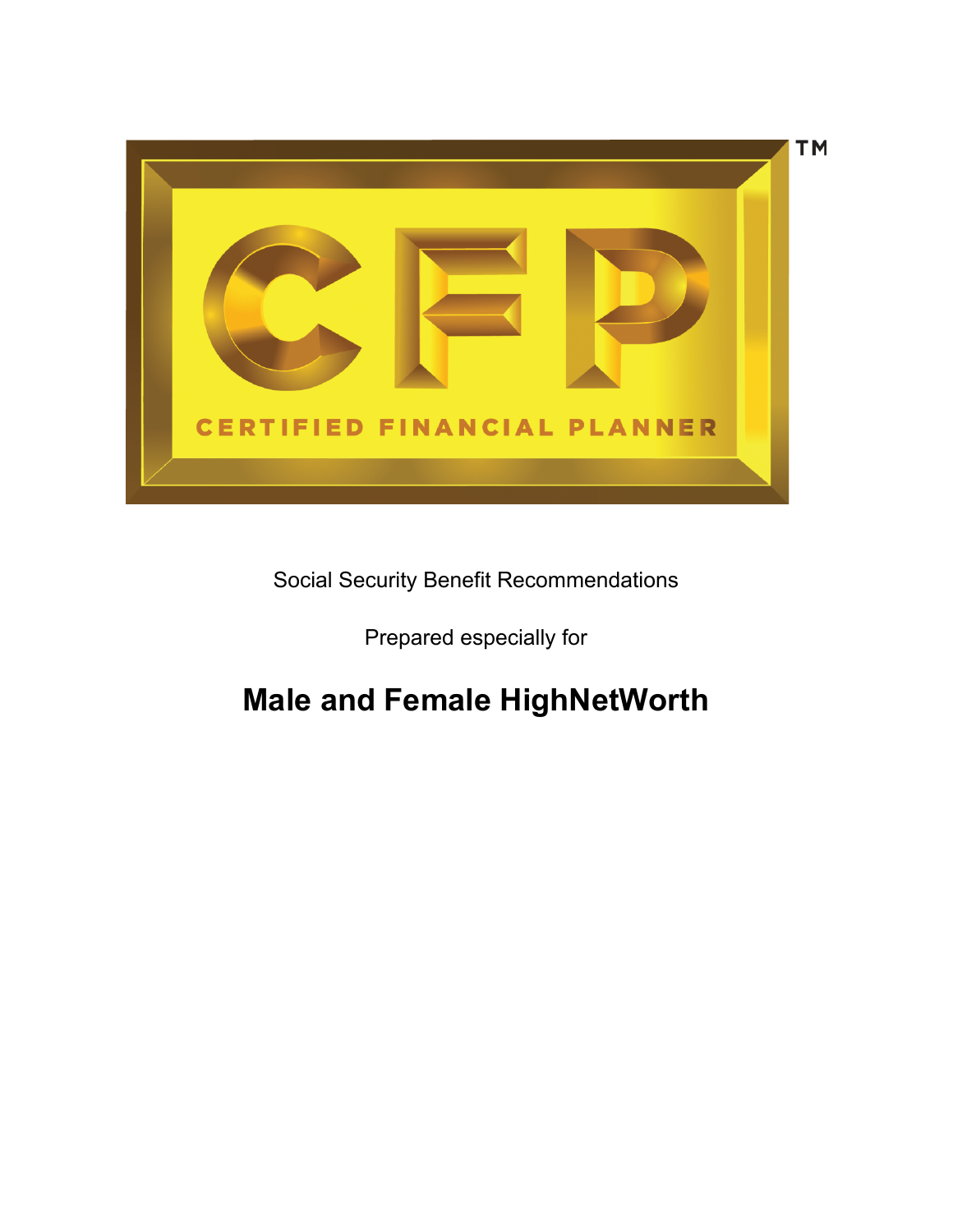

**Contents**

# <span id="page-1-0"></span>**Disclaimer**

This report is designed to give you input in mapping out your financial future, but should not be acted upon as a complete financial plan. This report is simply a tool for helping you think through your economic futures.

The "recommendations" should be viewed as informative inputs into your own decision-making. This report neither provides economic, financial nor tax advice, which can only be delivered to you by authorized professionals.

The Social Security benefit estimates produced ARE ONLY ESTIMATES. Only the Social Security Administration can tell you precisely the benefits to which you are or will be eligible and the amounts you will receive. The estimates provided here may differ from the correct amounts due to mistakes in our computer code of which we are unaware or because of legislated changes in Social Security provisions of which we are unaware or because of delays in our updating our computer code for changes in Social Security provisions.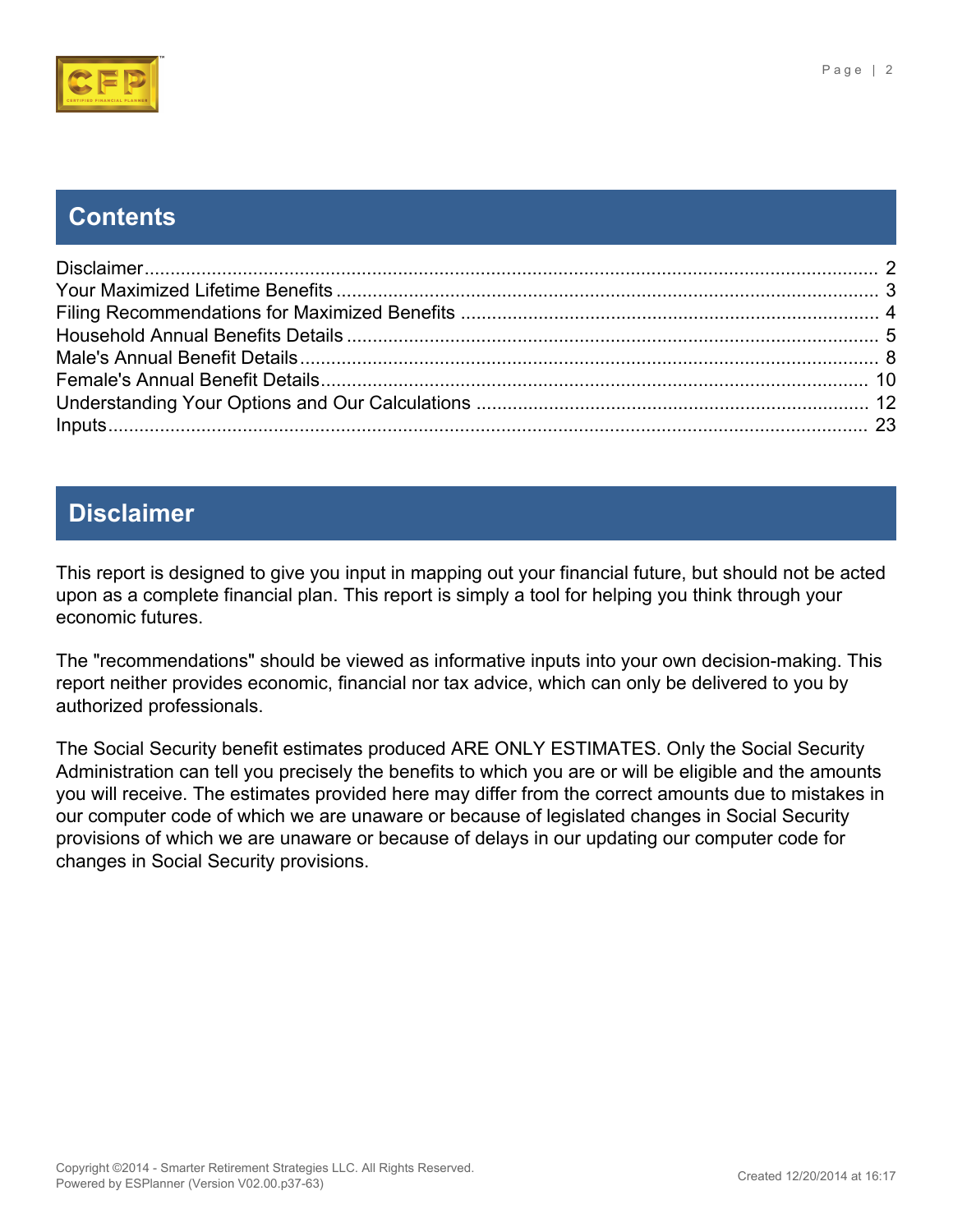

# <span id="page-2-0"></span>**Your Maximized Lifetime Benefits**



We examined 27,819 collection strategies to find the one that maximizes your lifetime benefits.

| Lifetime benefits using Maximized strategy: | \$711,188 |
|---------------------------------------------|-----------|
|                                             |           |

- Lifetime benefits using What-If strategy: \$667,624
- Using **Maximized** strategy, lifetime benefits increase by: \$43,564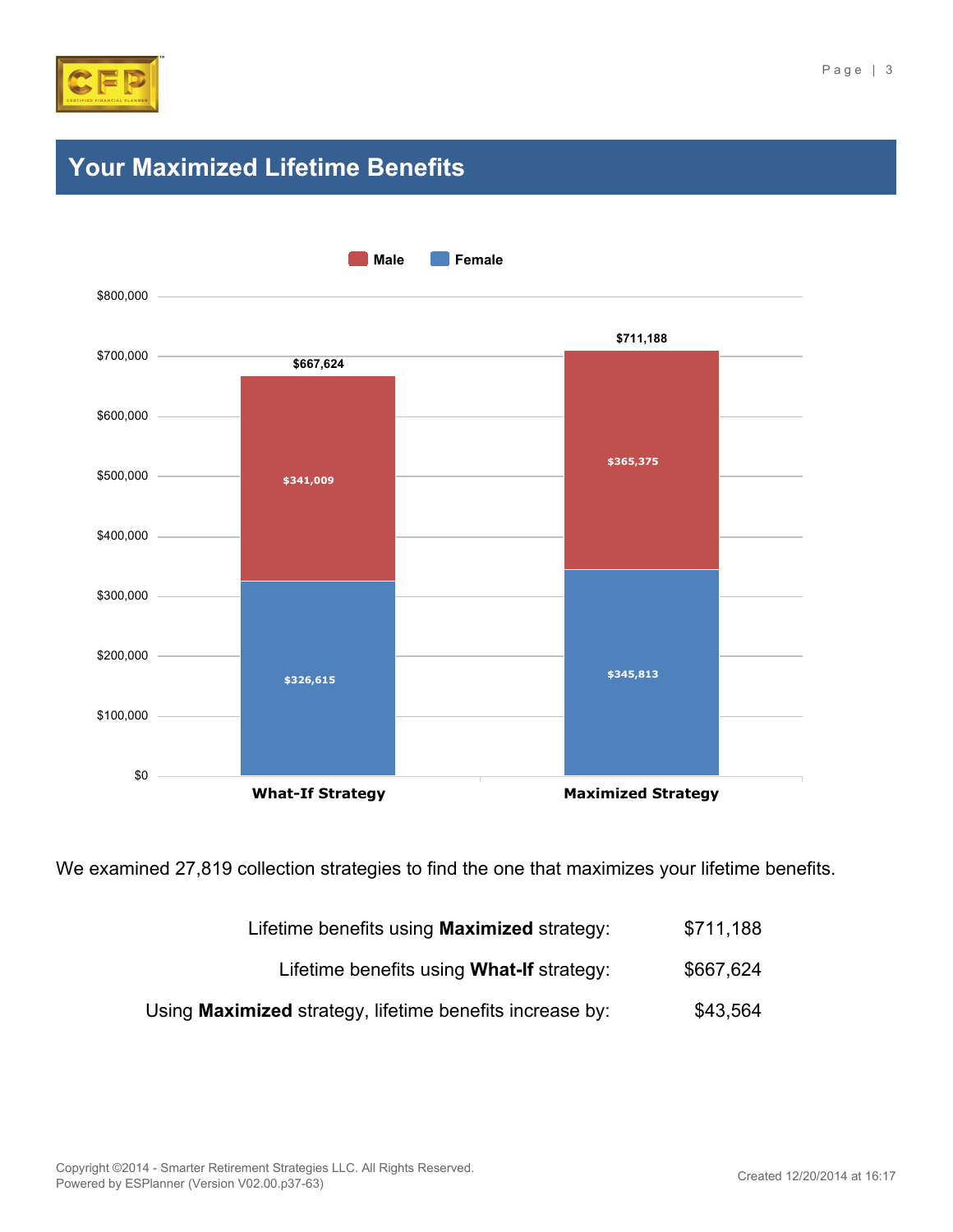

# <span id="page-3-0"></span>**Filing Dates for Maximized Benefits**

- Male files for spousal benefits in Dec 2015, the year Male turns 65.
- Male files for retirement benefits in Dec 2019, the year Male turns 69.
- Female files for retirement benefits in Dec 2014, the year Female turns 63. \*
- Female files for widow(er)'s benefits in Dec 2040, the year Female turns 89.

All amounts are in today's dollars. Lifetime benefits are calculated as the present value of all future benefits assuming you live through your maximum age of life. Discounting is non-actuarial and is based on the real rate of return implied by your assumed nominal rate of return and inflation rate.

\* Our solution assumes you took this action at the most advantageous date, which is in the past. Taking this action now does not alter our results.

#### **Maximized Strategy Dates**

|                  | <b>Retirement Benefit</b> | <b>Spousal Benefit</b> | <b>Survivor Benefit</b> | <b>Present Value</b> |
|------------------|---------------------------|------------------------|-------------------------|----------------------|
| Male's:          | Dec 2019 (69)             | Dec 2015 (65)          | N/A                     | \$365,375            |
| <b>Female's:</b> | Dec 2014 $(63)$           | N/A                    | Dec 2040 (89)           | \$345,813            |
| Total:           |                           |                        |                         | \$711,188            |

#### **What-If Strategy Dates**

|                  | ⊾Retirement Benefit \ | <b>Spousal Benefit</b> | <b>Survivor Benefit</b> | <b>Present Value</b> |
|------------------|-----------------------|------------------------|-------------------------|----------------------|
| Male's:          | Dec 2015 (65)         | Dec 2016 (66)          | Dec 2015 (65)           | \$341,009            |
| <b>Female's:</b> | Dec 2016 $(65)$       | Dec 2016 $(65)$        | Dec 2040 (89)           | \$326,615            |
| Total:l          |                       |                        |                         | \$667,624            |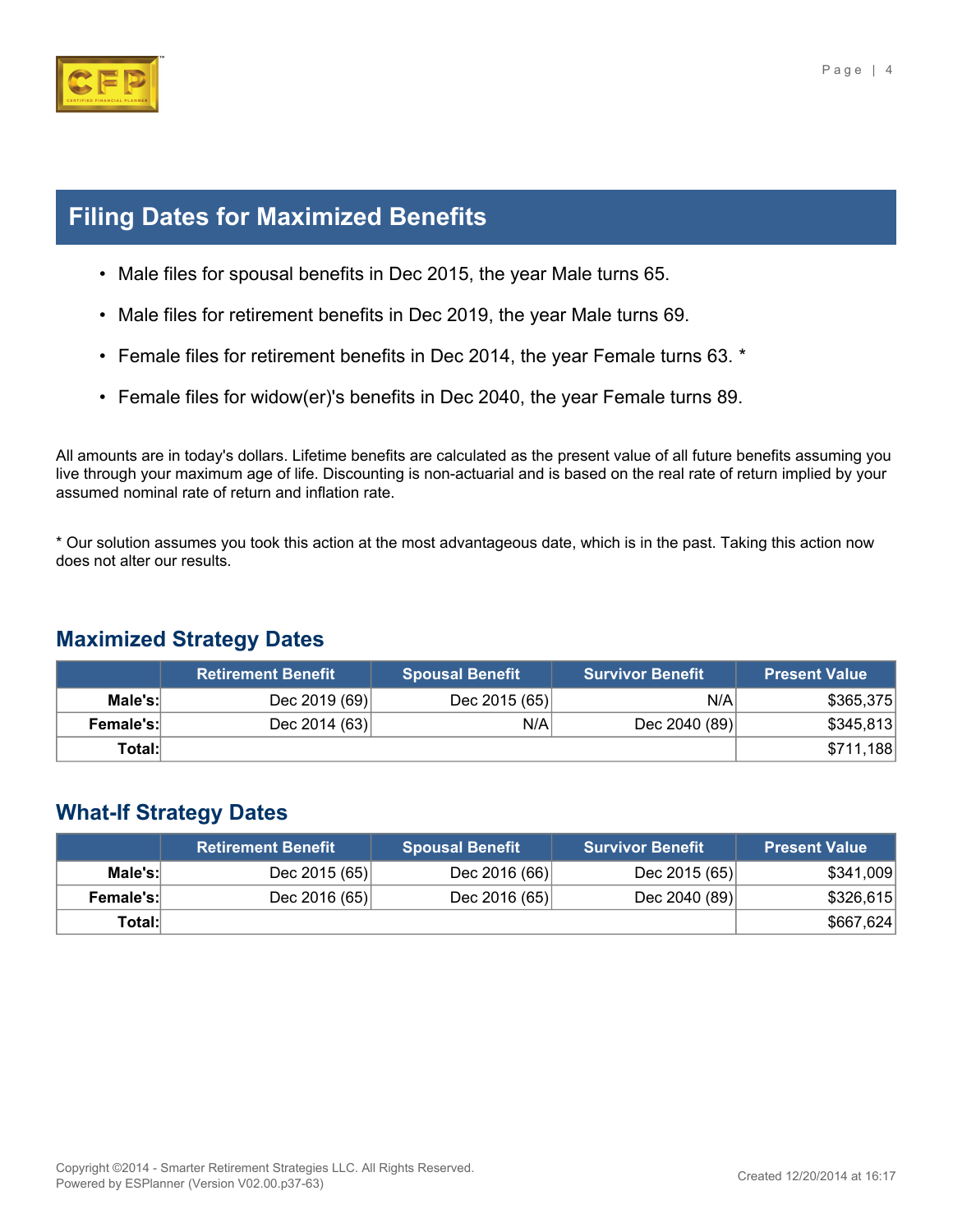

# <span id="page-4-0"></span>**Household Annual Benefits Details**

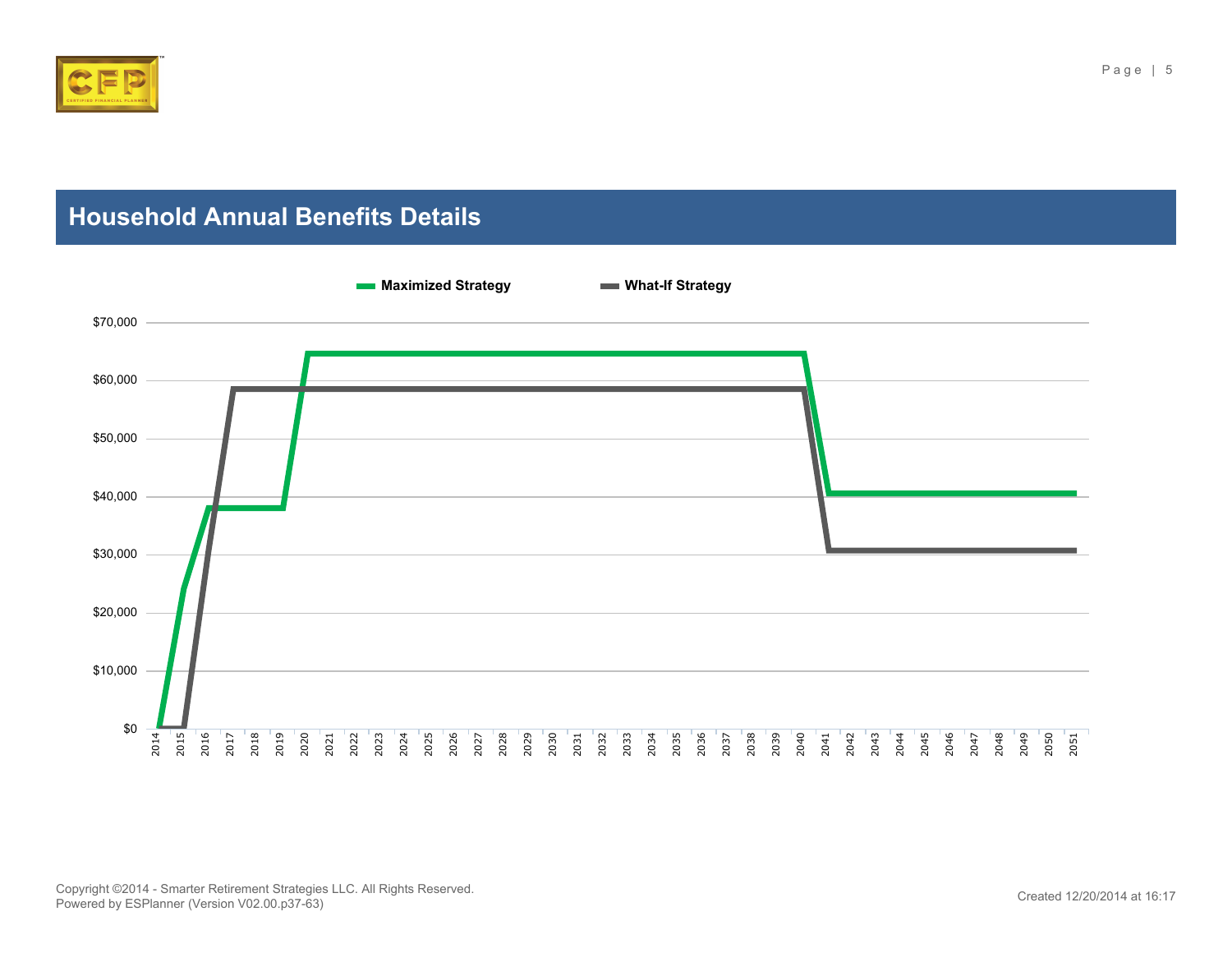

|      | <b>Ages</b> |               | <b>Male</b>    |                  |                | <b>Female</b>    | <b>Total</b>   |                  |
|------|-------------|---------------|----------------|------------------|----------------|------------------|----------------|------------------|
| Year | <b>Male</b> | <b>Female</b> | <b>What-If</b> | <b>Maximized</b> | <b>What-If</b> | <b>Maximized</b> | <b>What-If</b> | <b>Maximized</b> |
| 2014 | 64          | 63            | \$0            | \$0              | \$0            | \$0              | \$0            | \$0              |
| 2015 | 65          | 64            | \$0            | \$0              | \$0            | \$24,088         | \$0            | \$24,088         |
| 2016 | 66          | 65            | \$30,679       | \$13,897         | \$0            | \$24,088         | \$30,679       | \$37,985         |
| 2017 | 67          | 66            | \$30,679       | \$13,897         | \$27,793       | \$24,088         | \$58,472       | \$37,985         |
| 2018 | 68          | 67            | \$30,679       | \$13,897         | \$27,793       | \$24,088         | \$58,472       | \$37,985         |
| 2019 | 69          | 68            | \$30,679       | \$13,897         | \$27,793       | \$24,088         | \$58,472       | \$37,985         |
| 2020 | 70          | 69            | \$30,679       | \$40,496         | \$27,793       | \$24,088         | \$58,472       | \$64,584         |
| 2021 | 71          | 70            | \$30,679       | \$40,496         | \$27,793       | \$24,088         | \$58,472       | \$64,584         |
| 2022 | 72          | 71            | \$30,679       | \$40,496         | \$27,793       | \$24,088         | \$58,472       | \$64,584         |
| 2023 | 73          | 72            | \$30,679       | \$40,496         | \$27,793       | \$24,088         | \$58,472       | \$64,584         |
| 2024 | 74          | 73            | \$30,679       | \$40,496         | \$27,793       | \$24,088         | \$58,472       | \$64,584         |
| 2025 | 75          | 74            | \$30,679       | \$40,496         | \$27,793       | \$24,088         | \$58,472       | \$64,584         |
| 2026 | 76          | 75            | \$30,679       | \$40,496         | \$27,793       | \$24,088         | \$58,472       | \$64,584         |
| 2027 | 77          | 76            | \$30,679       | \$40,496         | \$27,793       | \$24,088         | \$58,472       | \$64,584         |
| 2028 | 78          | 77            | \$30,679       | \$40,496         | \$27,793       | \$24,088         | \$58,472       | \$64,584         |
| 2029 | 79          | 78            | \$30,679       | \$40,496         | \$27,793       | \$24,088         | \$58,472       | \$64,584         |
| 2030 | 80          | 79            | \$30,679       | \$40,496         | \$27,793       | \$24,088         | \$58,472       | \$64,584         |
| 2031 | 81          | 80            | \$30,679       | \$40,496         | \$27,793       | \$24,088         | \$58,472       | \$64,584         |
| 2032 | 82          | 81            | \$30,679       | \$40,496         | \$27,793       | \$24,088         | \$58,472       | \$64,584         |
| 2033 | 83          | 82            | \$30,679       | \$40,496         | \$27,793       | \$24,088         | \$58,472       | \$64,584         |
| 2034 | 84          | 83            | \$30,679       | \$40,496         | \$27,793       | \$24,088         | \$58,472       | \$64,584         |
| 2035 | 85          | 84            | \$30,679       | \$40,496         | \$27,793       | \$24,088         | \$58,472       | \$64,584         |
| 2036 | 86          | 85            | \$30,679       | \$40,496         | \$27,793       | \$24,088         | \$58,472       | \$64,584         |
| 2037 | 87          | 86            | \$30,679       | \$40,496         | \$27,793       | \$24,088         | \$58,472       | \$64,584         |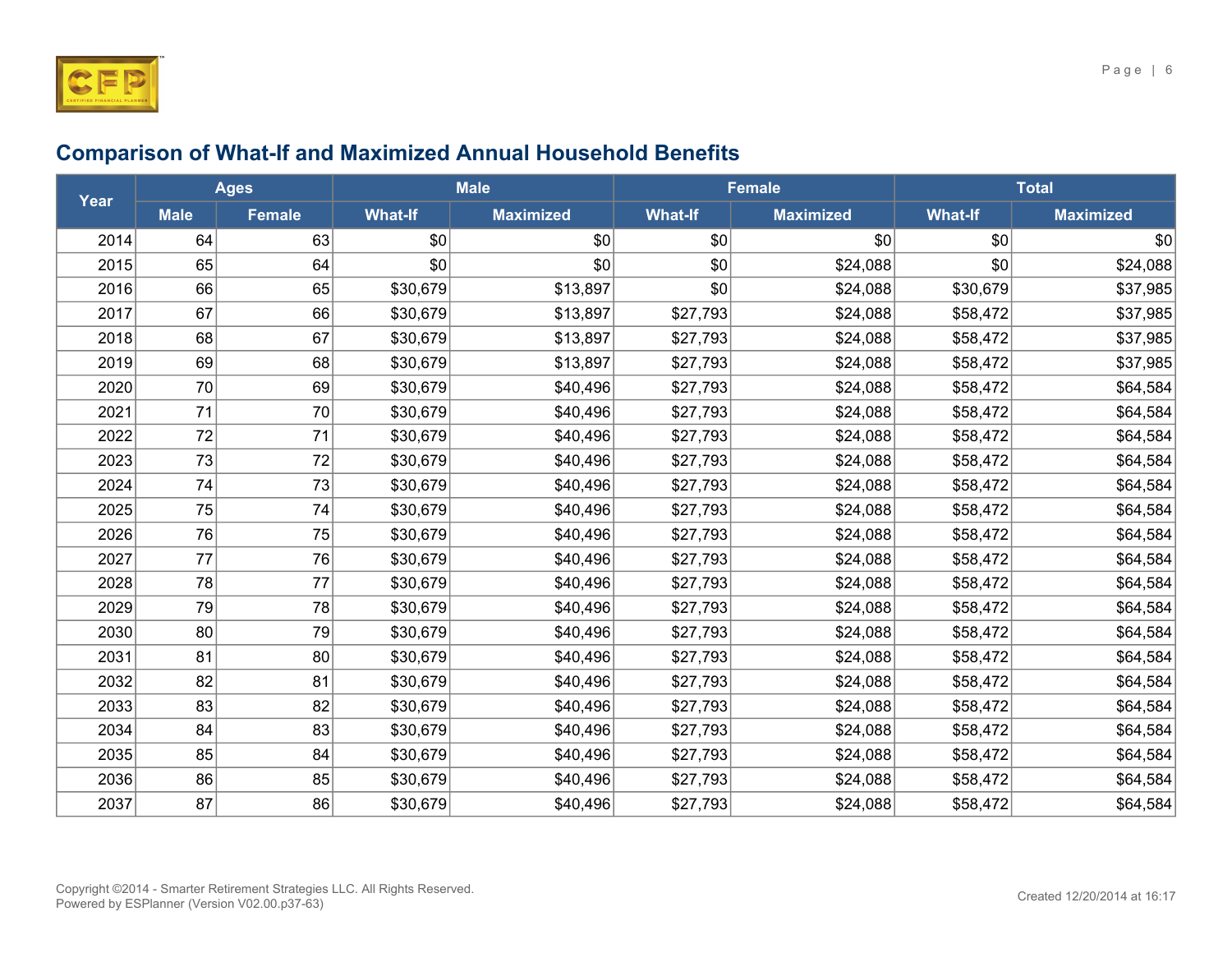

Page | 7

|      | <b>Ages</b> |        | <b>Male</b>    |                  | Female         |                  | <b>Total</b>   |                  |
|------|-------------|--------|----------------|------------------|----------------|------------------|----------------|------------------|
| Year | <b>Male</b> | Female | <b>What-If</b> | <b>Maximized</b> | <b>What-If</b> | <b>Maximized</b> | <b>What-If</b> | <b>Maximized</b> |
| 2038 | 88          | 87     | \$30,679       | \$40,496         | \$27,793       | \$24,088         | \$58,472       | \$64,584         |
| 2039 | 89          | 88     | \$30,679       | \$40,496         | \$27,793       | \$24,088         | \$58,472       | \$64,584         |
| 2040 | 90          | 89     | \$30,679       | \$40,496         | \$27,793       | \$24,088         | \$58,472       | \$64,584         |
| 2041 |             | 90     |                |                  | \$30,679       | \$40,496         | \$30,679       | \$40,496         |
| 2042 |             | 91     |                |                  | \$30,679       | \$40,496         | \$30,679       | \$40,496         |
| 2043 |             | 92     |                |                  | \$30,679       | \$40,496         | \$30,679       | \$40,496         |
| 2044 |             | 93     |                |                  | \$30,679       | \$40,496         | \$30,679       | \$40,496         |
| 2045 |             | 94     |                |                  | \$30,679       | \$40,496         | \$30,679       | \$40,496         |
| 2046 |             | 95     |                |                  | \$30,679       | \$40,496         | \$30,679       | \$40,496         |
| 2047 |             | 96     |                |                  | \$30,679       | \$40,496         | \$30,679       | \$40,496         |
| 2048 |             | 97     |                |                  | \$30,679       | \$40,496         | \$30,679       | \$40,496         |
| 2049 |             | 98     |                |                  | \$30,679       | \$40,496         | \$30,679       | \$40,496         |
| 2050 |             | 99     |                |                  | \$30,679       | \$40,496         | \$30,679       | \$40,496         |
| 2051 |             | 100    |                |                  | \$30,679       | \$40,496         | \$30,679       | \$40,496         |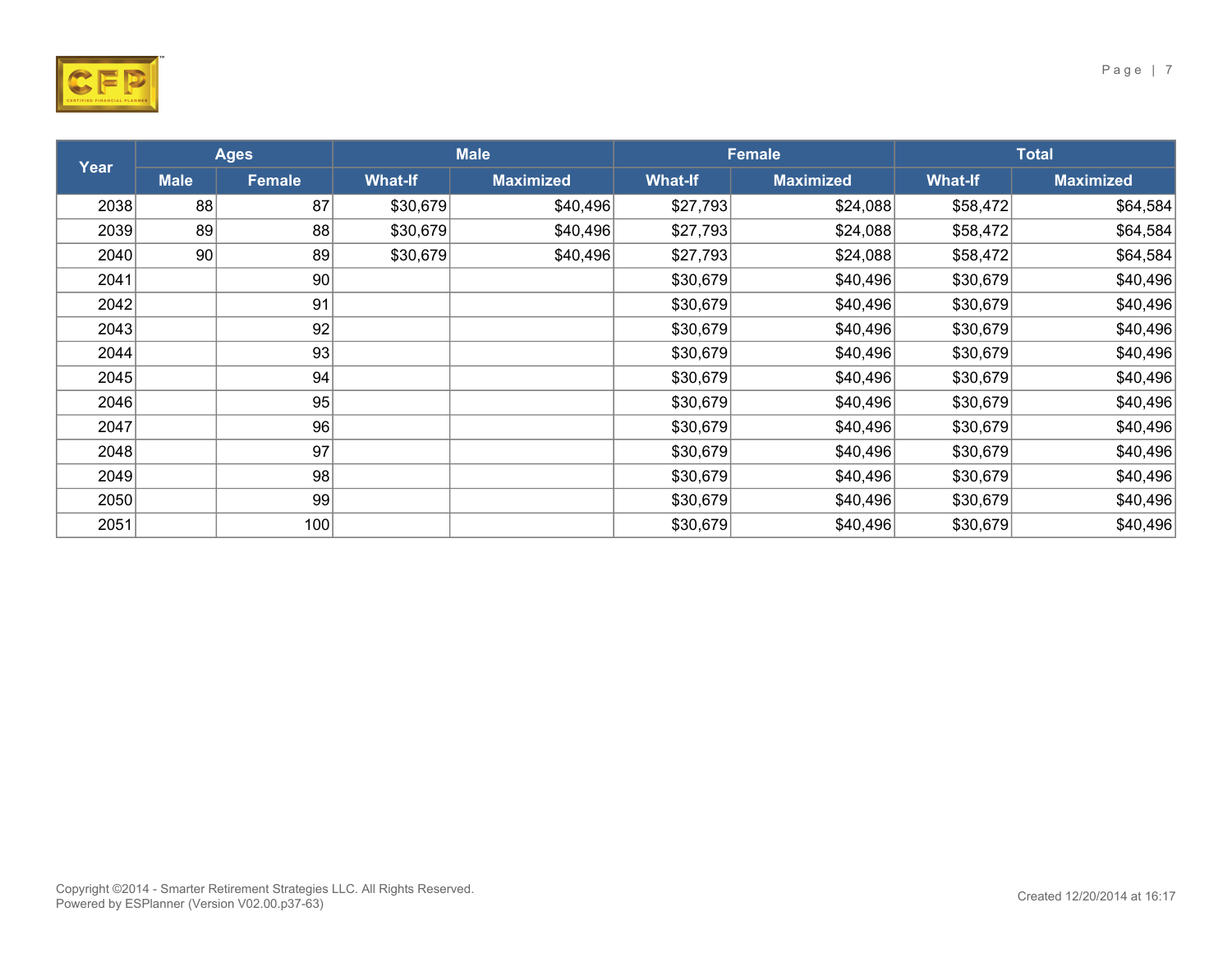

# <span id="page-7-0"></span>**Male's Annual Benefit Details**

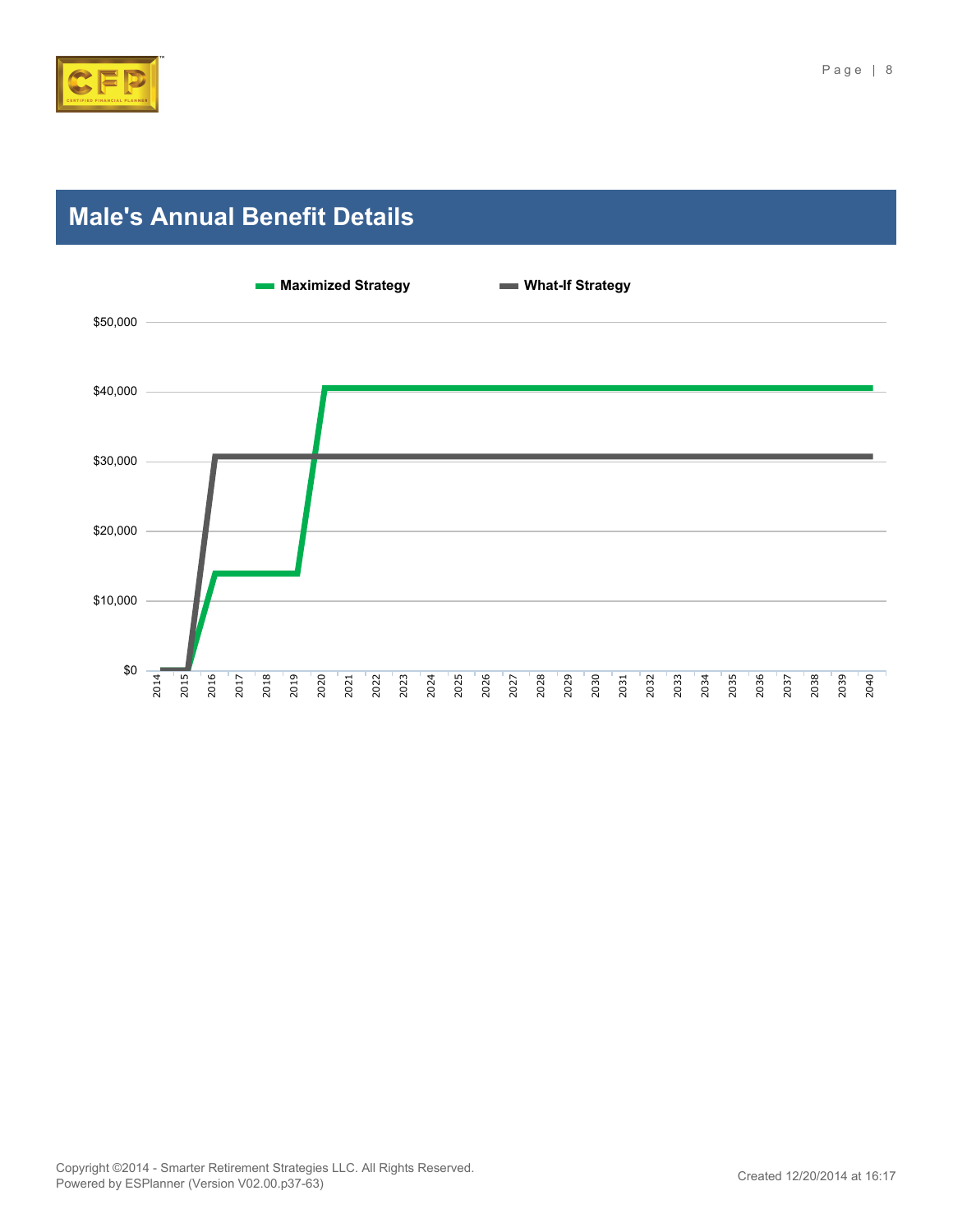

### **Male's Details - Annual Maximized Benefits**

| Year | Male's<br>Age   | <b>Retirement</b><br><b>Benefits</b> | <b>Spousal</b><br><b>Benefits</b> | <b>Survivor</b><br><b>Benefits</b> | Children's<br><b>Benefits</b> | <b>Earnings</b><br><b>Deduction</b> | <b>Net</b><br><b>Benefit</b> |
|------|-----------------|--------------------------------------|-----------------------------------|------------------------------------|-------------------------------|-------------------------------------|------------------------------|
| 2014 | 64              | \$0                                  | \$0                               | \$0                                | \$0                           | \$0                                 | \$0                          |
| thru |                 |                                      |                                   |                                    |                               |                                     |                              |
| 2016 | 66              | \$0                                  | \$13,897                          | \$0                                | \$0                           | \$0                                 | \$13,897                     |
| thru |                 |                                      |                                   |                                    |                               |                                     |                              |
| 2020 | 70              | \$40,496                             | \$0                               | \$0                                | \$0                           | \$0                                 | \$40,496                     |
| thru |                 |                                      |                                   |                                    |                               |                                     |                              |
| 2040 | 90 <sup>°</sup> | \$40,496                             | \$0                               | \$0                                | \$0                           | \$0                                 | \$40,496                     |

#### **Male's Details - Annual What-If Benefits**

| Year | Male's<br>Age   | <b>Retirement</b><br><b>Benefits</b> | <b>Spousal</b><br><b>Benefits</b> | <b>Survivor</b><br><b>Benefits</b> | <b>Children's</b><br><b>Benefits</b> | <b>Earnings</b><br><b>Deduction</b> | <b>Net</b><br><b>Benefit</b> |
|------|-----------------|--------------------------------------|-----------------------------------|------------------------------------|--------------------------------------|-------------------------------------|------------------------------|
| 2014 | 64              | \$0                                  | \$0                               | \$0                                | \$0                                  | \$0                                 | \$0                          |
| thru |                 |                                      |                                   |                                    |                                      |                                     |                              |
| 2016 | 66              | \$30,679                             | $ 10\rangle$                      | \$0                                | \$0                                  | \$0                                 | \$30,679                     |
| thru |                 |                                      |                                   |                                    |                                      |                                     |                              |
| 2040 | 90 <sub>1</sub> | \$30,679                             | \$0                               | \$0                                | \$0                                  | \$0                                 | \$30,679                     |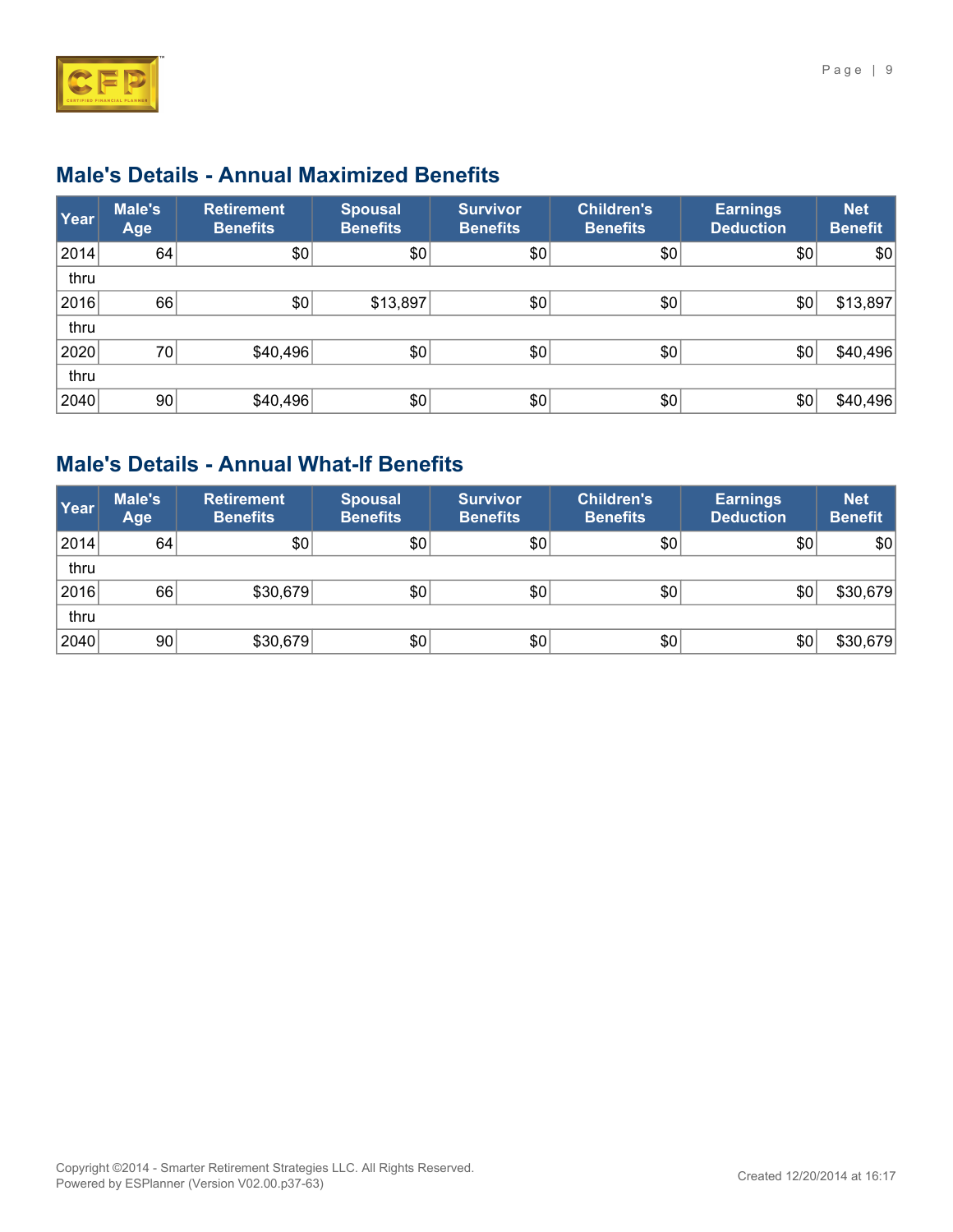

# <span id="page-9-0"></span>**Female's Annual Benefit Details**

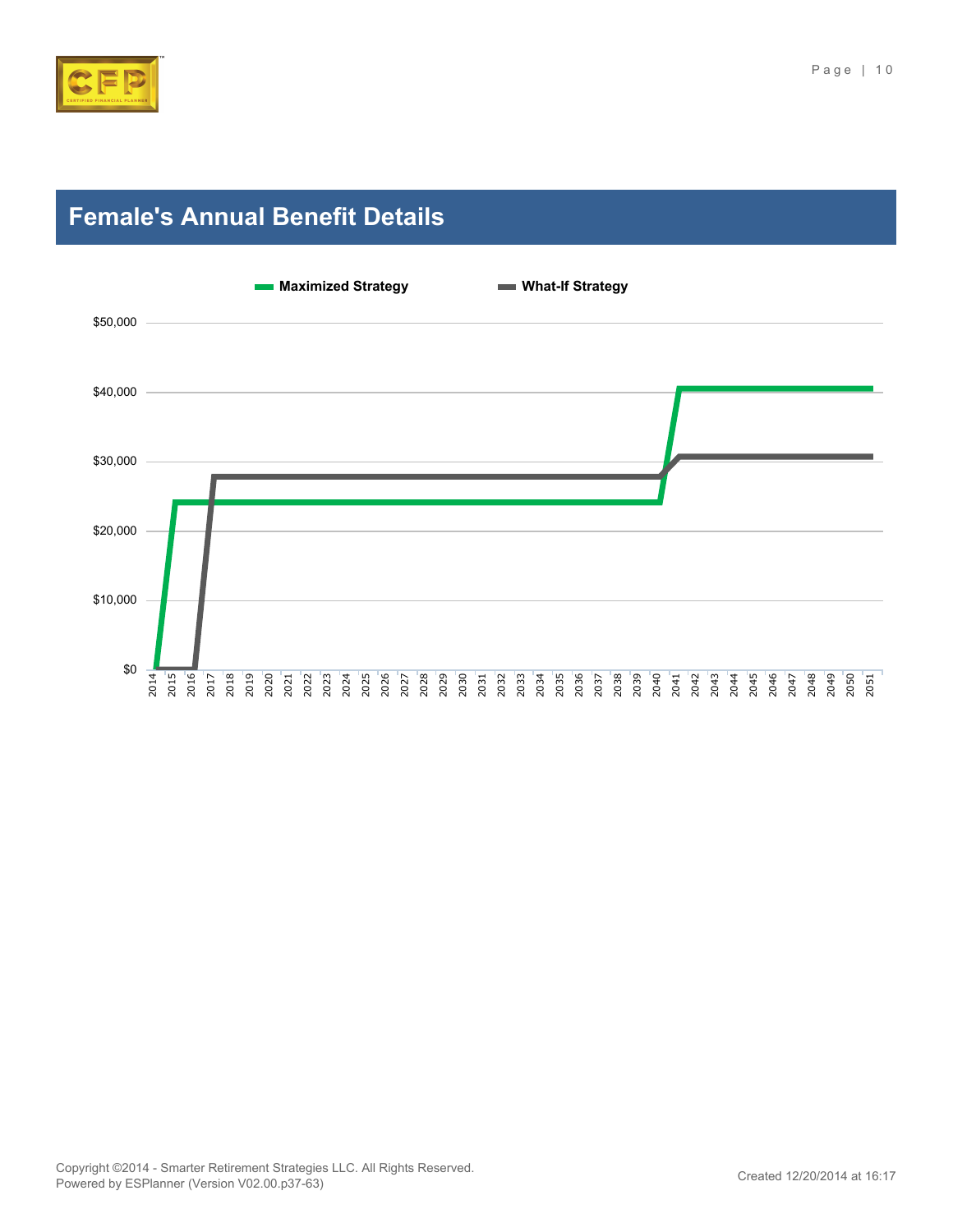

### **Female's Details - Annual Maximized Benefits**

| Year | <b>Female's</b><br>Age | <b>Retirement</b><br><b>Benefits</b> | <b>Spousal</b><br><b>Benefits</b> | <b>Survivor</b><br><b>Benefits</b> | Children's<br><b>Benefits</b> | <b>Earnings</b><br><b>Deduction</b> | <b>Net</b><br><b>Benefit</b> |
|------|------------------------|--------------------------------------|-----------------------------------|------------------------------------|-------------------------------|-------------------------------------|------------------------------|
| 2014 | 63                     | \$0                                  | \$0                               | \$0                                | \$0                           | \$0                                 | \$0                          |
| 2015 | 64                     | \$24,088                             | \$0                               | \$0                                | \$0                           | \$0                                 | \$24,088                     |
| thru |                        |                                      |                                   |                                    |                               |                                     |                              |
| 2041 | 90                     | \$24,088                             | \$0                               | \$16,408                           | \$0                           | \$0                                 | \$40,496                     |
| thru |                        |                                      |                                   |                                    |                               |                                     |                              |
| 2051 | 100                    | \$24,088                             | \$0                               | \$16,408                           | \$0                           | \$0                                 | \$40,496                     |

# **Female's Details - Annual What-If Benefits**

| Year | <b>Female's</b><br>Age | <b>Retirement</b><br><b>Benefits</b> | <b>Spousal</b><br><b>Benefits</b> | <b>Survivor</b><br><b>Benefits</b> | <b>Children's</b><br><b>Benefits</b> | <b>Earnings</b><br><b>Deduction</b> | <b>Net</b><br><b>Benefit</b> |
|------|------------------------|--------------------------------------|-----------------------------------|------------------------------------|--------------------------------------|-------------------------------------|------------------------------|
| 2014 | 63                     | \$0                                  | \$0                               | \$0                                | \$0                                  | \$0                                 | \$0                          |
| thru |                        |                                      |                                   |                                    |                                      |                                     |                              |
| 2017 | 66                     | \$27,793                             | \$0                               | \$0                                | \$0                                  | \$0                                 | \$27,793                     |
| thru |                        |                                      |                                   |                                    |                                      |                                     |                              |
| 2041 | 90                     | \$27,793                             | \$0                               | \$2,885                            | \$0                                  | \$0                                 | \$30,679                     |
| thru |                        |                                      |                                   |                                    |                                      |                                     |                              |
| 2051 | 100                    | \$27,793                             | \$0                               | \$2,885                            | \$0                                  | \$0                                 | \$30,679                     |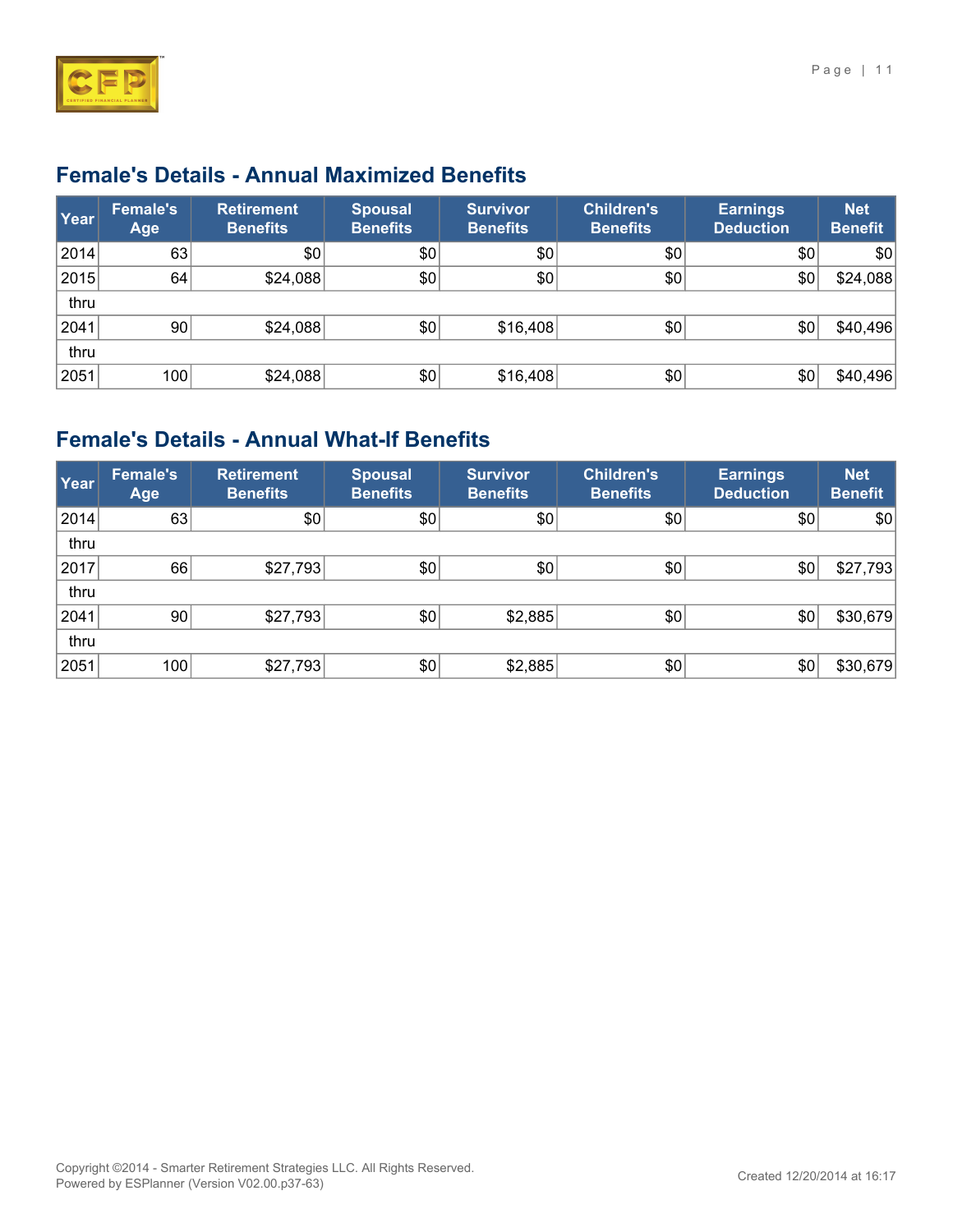

# <span id="page-11-0"></span>**Understanding Your Options and Our Calculations**

#### **Deciding When to Take Social Security Is Critically Important**

No one can count on dying on time, i.e., at his/her current life expectancy. If you are married or partnered, the chances that both you and your spouse/partner will die on time are even smaller. For 65 year-old married couples, there is a better than even chance that at least one member will live to his or her early nineties.

You need to plan to live to your maximum age of life, not your expected (average) age of life, for the simple reason that you might. For most of us, our maximum age of life is quite old. Planning for the worst case scenario (living as long as possible) is no different from planning for the worst case scenario with respect to your house burning down. Most likely it won't happen. But if it does, you want to be insured. Having a high level of income that's protected against inflation and continues as long as you live is the way to insure yourself against excessive longevity.

#### **Buying Longevity Insurance from Social Security**

Social Security lets us, in effect; buy longevity insurance by waiting to collect our benefits. The longer we wait (up to some limits discussed below), the higher will be our benefits once we start collecting. But the price we pay for waiting comes in the form of giving up benefits while we wait.

How long should we wait to start collecting? The answer varies for different people who are eligible for different types of benefits. The right answer is not always to wait to take all benefits. It may be optimal to take one type of benefit (e.g., a spousal benefit) earlier than another type of benefit (e.g., a retirement benefit).

#### **Calculating the Present Value of Future Benefits**

This report shows you the present value (the value in the present) of the sum of all your future benefits based on the collections ages you select. It also shows you the combination of collection ages for the different benefits that will provide the highest present value of benefits.

In forming the present value of all your future benefits for different collection date choices, simple discounting for real interest is calculated. Actuarial discounting is not used. Actuarial discounting takes into consideration the chances or probabilities of collecting particular benefits in future years. Actuarial discounting, while appropriate for insurance companies, is not appropriate for individual households who can't count on dying at particular ages with the frequencies observed in large samples.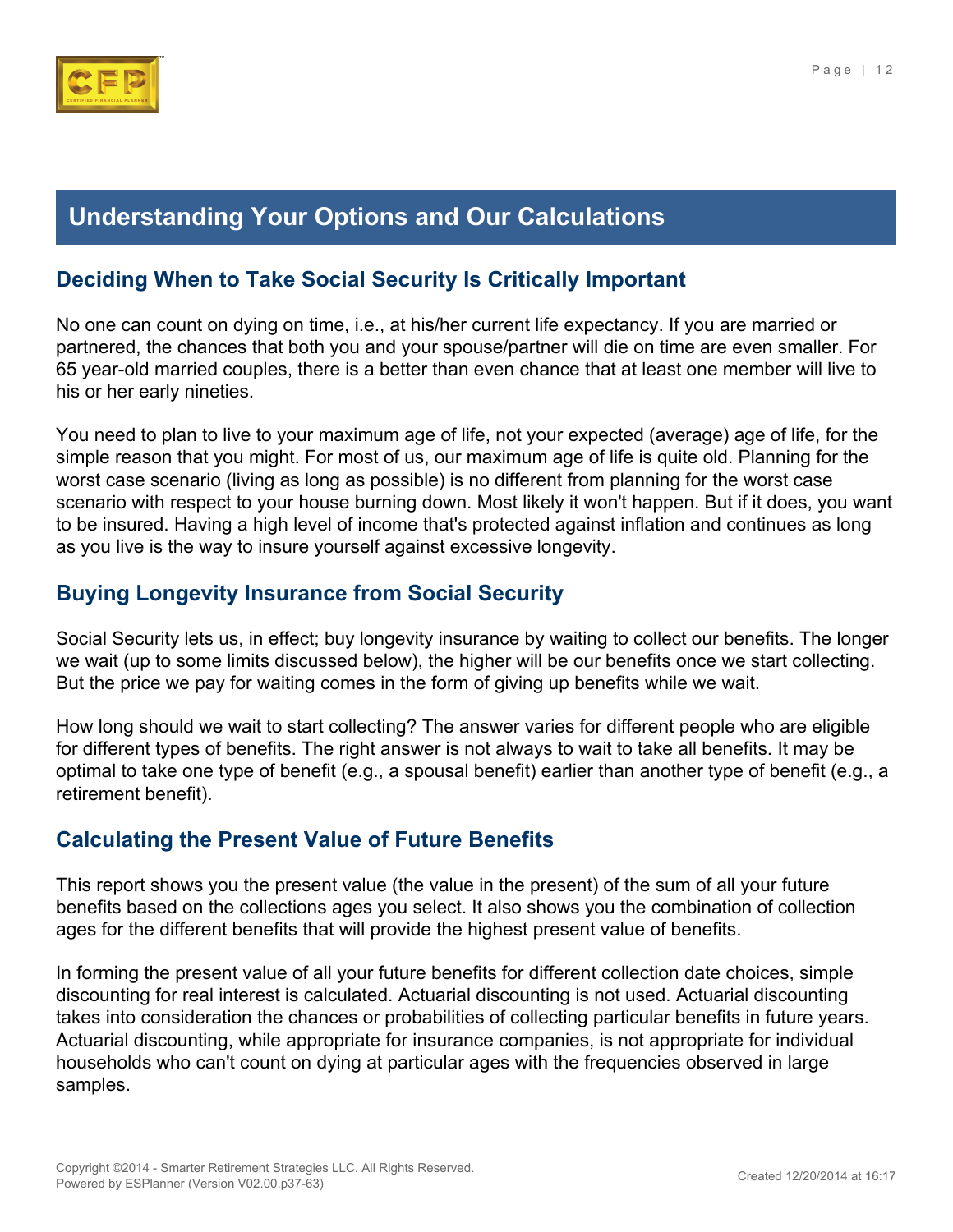

If your maximum age of life isn't very high, taking benefits earlier will likely produce the highest present value. The same is true if you use a higher interest rate to calculate the present value. The real rate of return (the return after inflation) you can earn on your savings is used. Using a higher interest rate will produce a recommendation to take benefits earlier since you are telling the program that you can do better getting lower benefits, starting right away and investing them yourself.

#### **Cash Constraints and Future Benefit Cuts**

There are two other reasons that it might be better to take benefits early. You may be cash constrained (also called liquidity or borrowing constrained) and need the Social Security income to live off right away. I.e., you may not have the luxury of waiting to collect. A second reason is that Social Security may reduce benefits in the future.

If you are cash-constrained, the present value of your benefits, while important, is not the only thing to consider. You will also want to compare the annual benefits you'll get if you collect immediately or at the earliest possible date and the higher benefits you can collect by waiting. In showing you these annual benefit amounts, you can decide if the immediate sacrifice is worth the long-term gain. The long-term gain can be substantial. Taking your full retirement benefits at age 70, rather than age 62, can result in a benefit that's more than 70 percent higher once you start collecting at 70.

#### **Choosing When to Collect Particular Benefits**

This report considers all of the OASI (Old Age Survivors Insurance) benefits to which you may be eligible, including retirement benefits, spousal benefits, survivor benefits, divorcee benefits, children benefits, and parent benefits. The report does not include disability benefits. Social Security lets you choose, within some limits, when to start collecting your OASI benefits. This report imposes the same limitations.

#### **Married Couples**

If you are married, you or your spouse, but not both, at least not simultaneously, can potentially collect a spousal benefit based on your partner's work history. If you apply for your retirement benefit early (before Full Retirement Age) you will be deemed to be applying for your spousal benefit as well, provided your spouse is either collecting his/her retirement benefit or has filed for his/her retirement and suspended its collection.

If you are married and apply for your spousal benefit early and are eligible to receive it because your spouse is either collecting a retirement benefit or has filed for his/her retirement benefit and suspended its collection, you will be deemed to be also applying for your retirement benefit early as well. In this case, both benefits will be subject to separate reduction factors.

The deeming provisions only apply at the time of initial application. Hence, if you apply for an early retirement benefit and want to wait to full retirement to take your spousal benefit, you can do so if, as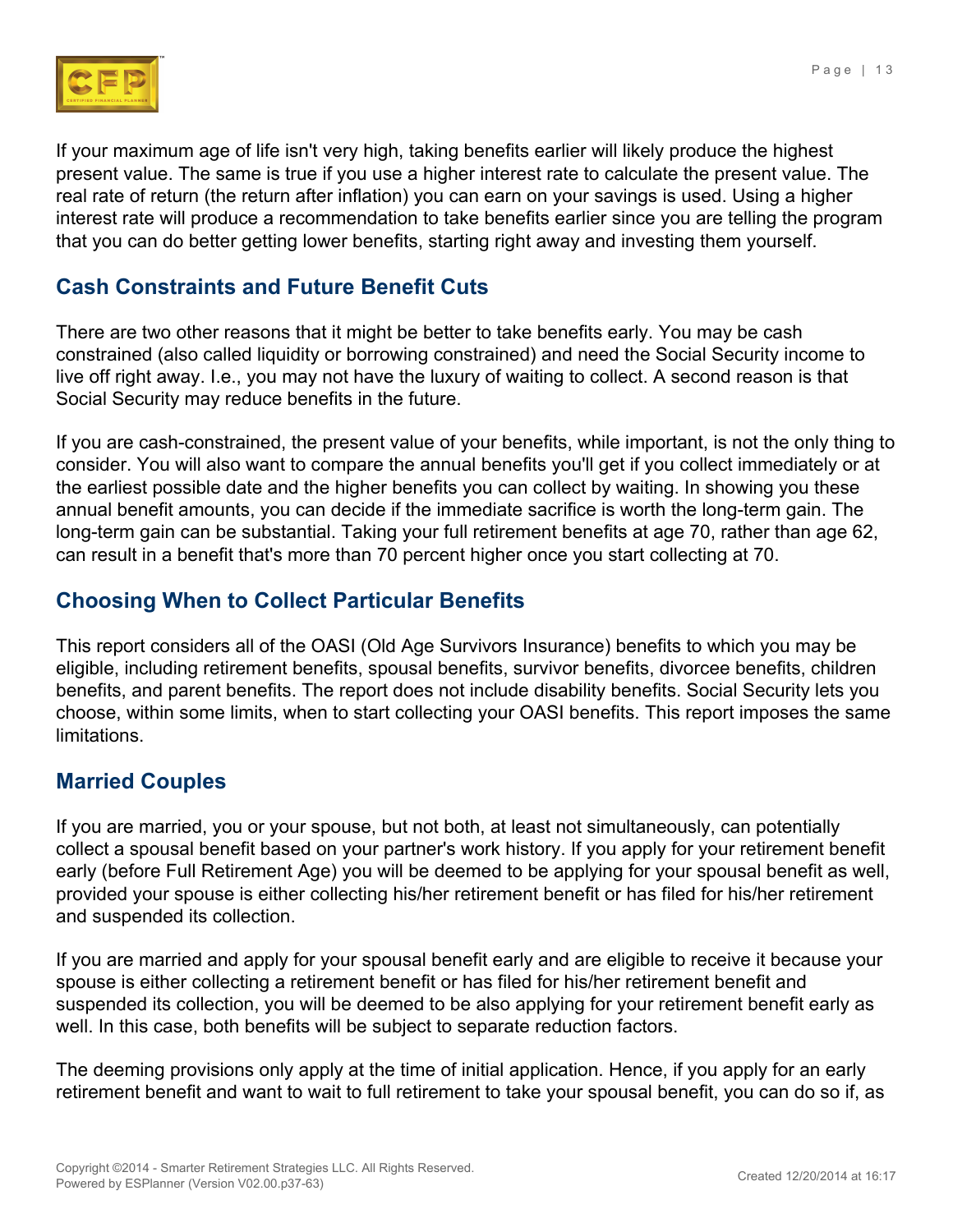

mentioned above, your spouse is not collecting a retirement benefit at the time you apply for your retirement benefit. Furthermore, if your spouse starts collecting his/her retirement benefit before you reach Full Retirement Age, you still won't be deemed to be applying for a spousal benefit. I.e., you are free to wait to retirement age to collect an unreduced spousal benefit.

Once you reach Full Retirement Age, if you have not yet applied for a spousal benefit and your spouse is at or beyond Full Retirement Age, you can apply for your unreduced spousal benefit and defer collecting your retirement benefit until age 70. To collect your spousal benefit, your partner must either be collecting his/her retirement benefit or have filed to collect his/her retirement benefit, but suspended its collection. By filing and suspending his/her retirement benefit collection, your partner can defer taking his retirement benefit until age 70 and receive a higher benefit when he/she does begin collecting thanks to the delayed retirement credit.

The ability to file and suspend and, thereby, let one spouse receive a "free" spousal benefit and let both spouses delay taking their retirement benefits and take advantage of the Delayed Retirement Credit, can make a significant difference to the total present value of benefits received by the household.

The total benefit you'll collect as a spouse is your own retirement benefit plus your excess spousal benefit. Your excess spousal benefit is the difference between one half of your spouse's full retirement benefit and your full retirement benefit if you filed for or were forced (via deeming) to apply for your retirement benefit. Otherwise, the excess spousal benefit is simply equal to half of your spouse's full retirement benefit. The full retirement benefit is called the Primary Insurance Amount (PIA). The formula for the excess spousal benefit (before any reduction for taking spousal benefits early) is one half your spouse's PIA less your PIA. If you have never filed for (or been forced via deeming to file for) your retirement benefit, Social Security views you as not having a PIA for purposes of computing the excess spousal benefit. The bottom line is that to get your largest possible spousal benefit, you need to wait until full retirement.

#### **Which Spouse Should File and Suspend?**

Is it always best for the low earning spouse to be the one to collect spousal benefits and have the higher earning spouse always file and suspend? No, not if the higher earning spouse is younger. Then it may be better for the higher earning spouse to collect the free spousal benefits because he/ she will be collecting for more years than would be the case if the other spouse went for the free spousal benefits.

Having both spouses wait to collect retirement benefits may not be optimal. It might be optimal for one spouse (say the wife) to collect retirement benefits early, say at 62, and then wait until full retirement to collect unreduced spousal benefits from that point forward. This is feasible if the other spouse (the husband) doesn't start collecting his retirement benefit before the wife reaches Full Retirement Age.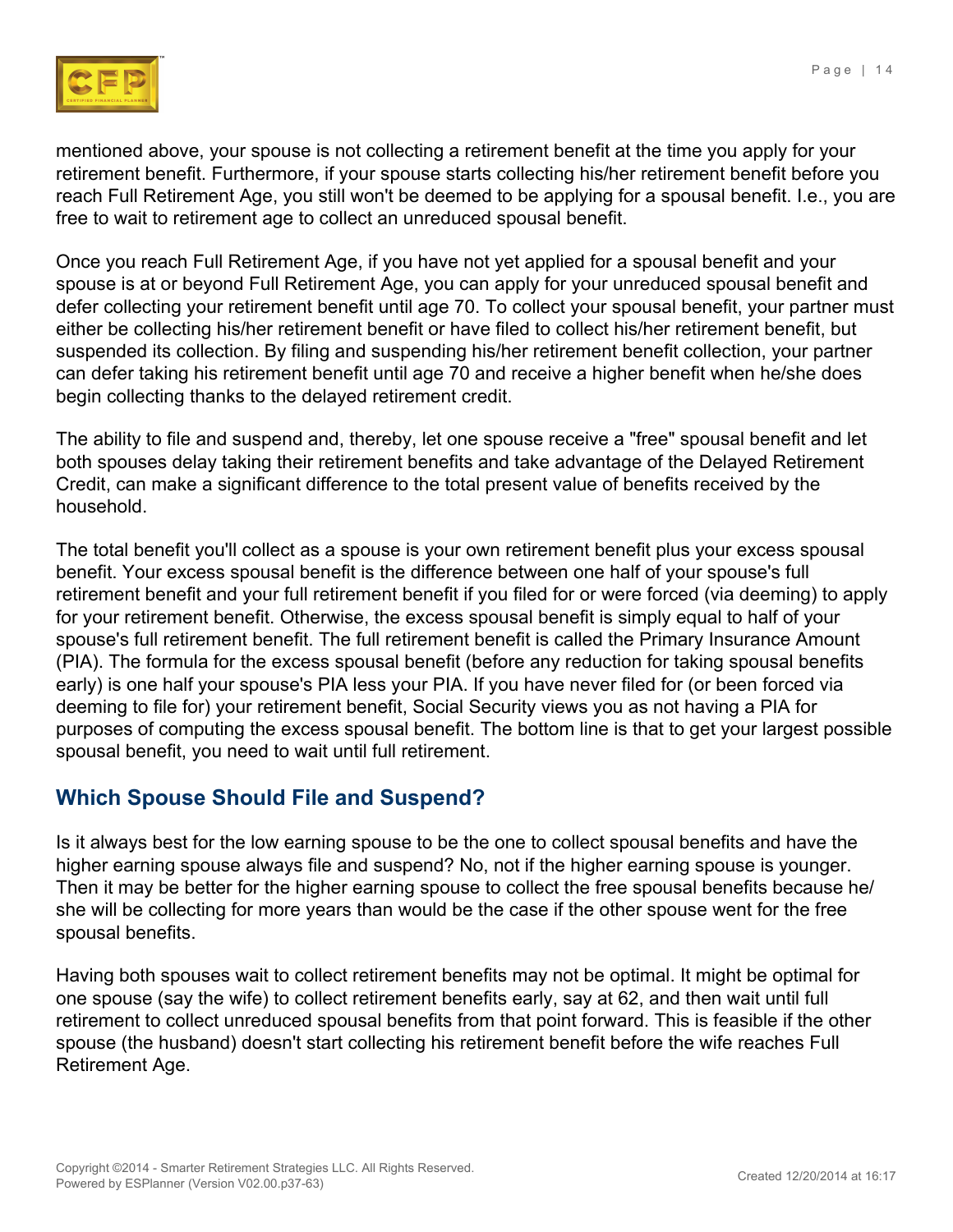

As indicated above, if he starts collecting his retirement benefit when she is collecting her retirement early, she will be automatically deemed to have applied for her spousal benefit and will then be forced to take it on a permanently reduced basis.

If you file earlier than necessary *you may lose "free" widow(er)'s benefits*. If your spouse (or exspouse) dies on or after your full retirement age but before you would otherwise file and suspend, then you will not be eligible for full "free" widow(er)'s benefits. Since you will have already filed by the time of their death, your widow(er)'s benefit will be reduced by your full retirement age retirement benefit. In fact, if your retirement benefit is higher than your spouse's benefit, you will not get any widow(er)'s benefit. In sum, you can file and suspend earlier than necessary, but there is a risk that you may lose "free" widow(er)'s benefits. And if you were married for 10 or more years, there is a risk your ex will die and you will lose "free" divorced widow(er)'s benefits.

#### **Single, Never Married**

If you are single and were never married, your choice is simple. You need to decide when to take your retirement benefit. You can collect starting at any time between age 62 and 70. If you start collecting before your Full Retirement Age, your benefit will be reduced. If you wait to collect after your Full Retirement Age, your benefit will be increased. After age 70, there is no further increase, known as the Delayed Retirement Credit, so there is no reason to delay benefit collection.

#### **Single and Divorced**

If you are single and divorced (after having been married for 10 years), you can elect to collect a spousal benefit based on your ex-spouse's work history once your ex-spouse reaches age 62. If you apply for your spousal benefit prior to your Full Retirement Age and can collect it because your spouse is 62 or over, you will be deemed to be applying for early retirement benefits as well. If you apply for early retirement benefits, you will be deemed to also be applying for your reduced spousal benefit as well if your ex-spouse is 62 or over. If you ex-spouse is under 62 at the time you apply for your reduced retirement benefit, you will be free to wait up to Full Retirement Age to apply for your spousal benefit regardless of when your ex-spouse reaches age 62. Social Security reduces both retirement and Spousal benefits based on separate retirement and spousal benefit reduction schedules.

Your total benefit as a divorcee will equal your retirement benefit, reduced, if you've taken it prior to Full Retirement Age (or were deemed to be taking it), plus your excess spousal benefit, which will also be reduced if you are taking spousal benefits early (because you want to or are being deemed to be applying for them). Your excess spousal benefit is the difference between one half of your exspouse's full retirement benefit and your full retirement benefit if you filed for or were forced (via deeming) to apply for your retirement benefit. Otherwise, the excess spousal benefit is simply equal to one half of your ex-spouse's full retirement benefit.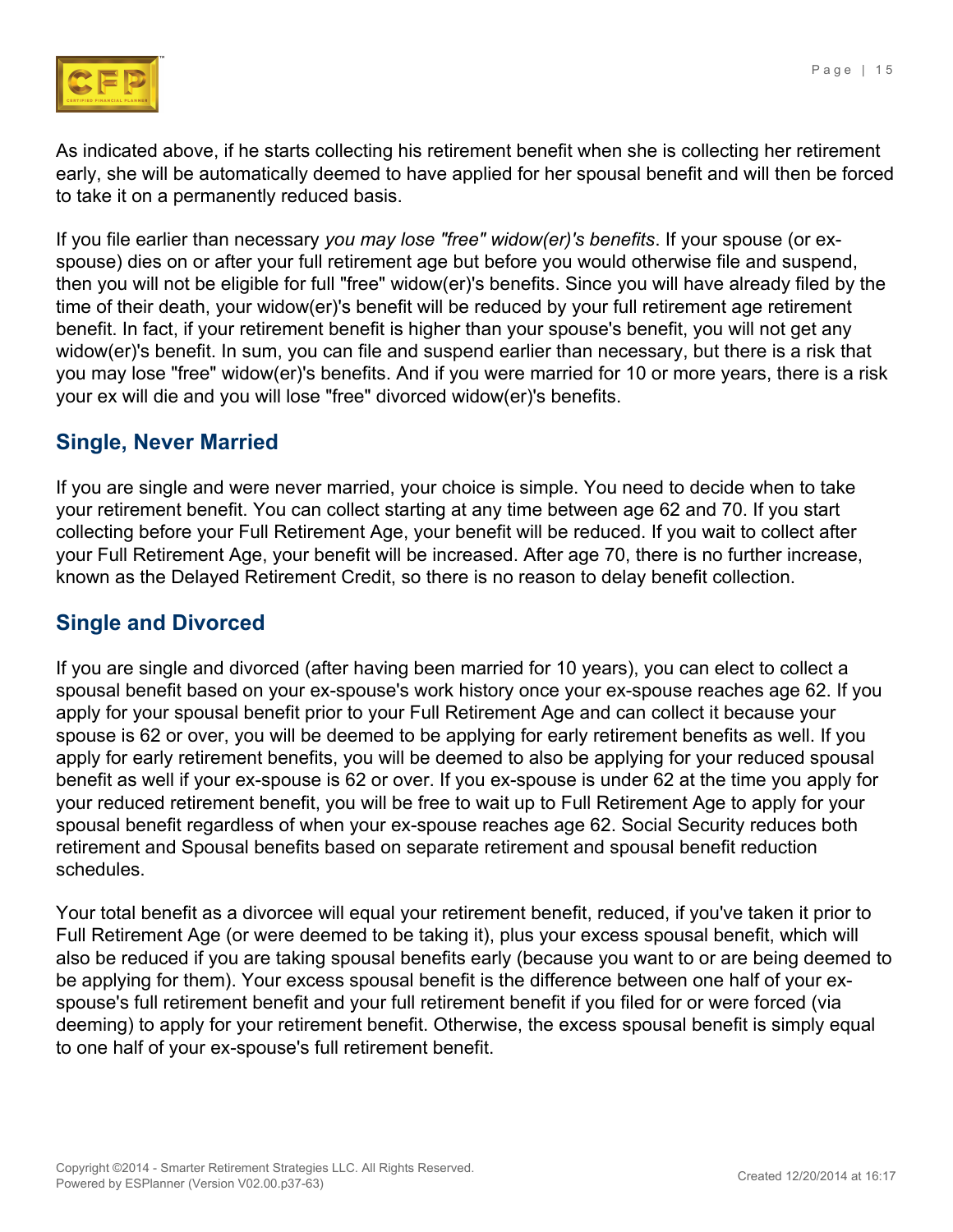

The full retirement benefit is called the Primary Insurance Amount (PIA). The formula for the excess spousal benefit (before any reduction for taking spousal benefits early) is one half your ex-spouse's PIA less your PIA, unless you have never filed for (or been forced via deeming) to file for your retirement benefit. Social Security views you as not having a PIA for purposes of computing the excess spousal benefit. As one of the chief actuaries put it, "Your PIA doesn't exist until you apply for it (your retirement benefit)."

If you are collecting your retirement benefit, then your PIA exists and the excess spousal benefit formula is one half your ex-spouse's PIA less your PIA. If this amount is negative, your excess spousal benefit is zero, so all you get is your own retirement benefit. If you take your retirement benefit and your spousal benefit at the same time, your retirement benefit (your PIA, which would exist) may wipe out your spousal benefit.

To completely avoid wiping out or reducing your excess spousal benefit you need to NOT apply for either benefit until Full Retirement Age and then apply only for your spousal benefit. Since you will never have applied for your retirement benefit, your PIA will not exist and the excess spousal benefit formula will equal simply one half of your ex-spouse's PIA. If you wait until age 70 to collect your own retirement benefit, you'll receive half of your spouse's excess spousal benefit between Full Retirement Age and age 70. By waiting until 70, you'll get the highest possible retirement benefit. If your retirement benefit, when you take wipes out your excess spousal benefit (makes it zero), you will have received "free" spousal benefits for several years without sacrificing getting the maximum possible retirement benefit.

Note: Both you and your ex-spouse can both collect free spousal benefits on the other's work record. Married couples aren't able to do this. Only one can collect a free spousal benefit.

#### **Single and Widowed**

If you are single and widowed, you can take your survivor (also called widow's) benefit at any time between age 60 and your Full Retirement Age. If you take your widow's benefit early, it will be reduced. Your widow's benefit will not be increased if you delay taking it past your Full Retirement Age, so there is no reason to defer collecting it beyond that point.

If your former spouse was collecting reduced retirement benefits before he/she passed away, your survivor benefit will equal the benefit he was receiving multiplied by a reduction factor if you take your survivor benefit early (before Full Retirement Age). If both these things occur, your former spouse took his/ her retirement benefit early and you take your survivor benefit early, your survivor benefit will be hit by two reductions; the one applied to his retirement benefit plus the survivor benefit reduction. This is a severe reduction in benefits. It is a compelling reason for spouses not to take retirement benefits early. If your deceased spouse didn't take retirement benefits early and dies before reaching full retirement, your spousal benefit will equal 100 percent of your deceased spouse's full retirement benefit (his/her PIA).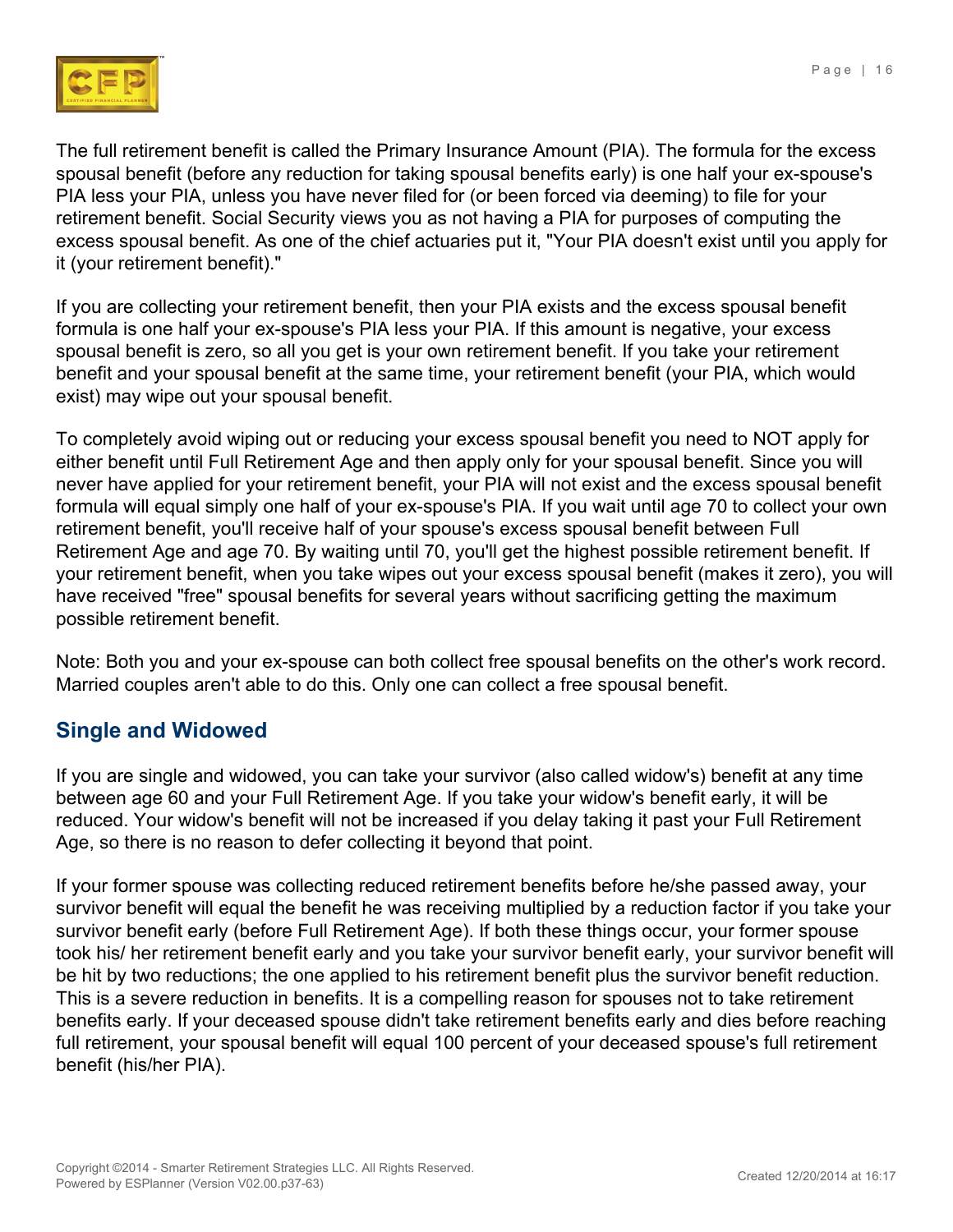

If your deceased spouse waited beyond Full Retirement Age to take retirement benefits your survivor benefit will equal his full retirement benefit augmented by the delayed retirement credit. I.e., you'll get the same check as he/she was receiving.

If your deceased spouse was over Full Retirement Age when he/she passed away and had never collected his/her retirement benefit or had file for his/her retirement benefit and suspended its collection, your survivor benefit will equal your deceased spouse's PIA (full retirement benefit) augmented by the delayed retirement credits that he/she would have earned had he/she started receiving retirement benefits at his/her date of death.

Unlike spousal benefits, you can apply for your widow's benefit early without being deemed to be also applying for your retirement benefit. Hence, one strategy for widows is to start taking their survivor benefit at age 60 and defer until age 70 taking their retirement benefit. An alternative strategy is to take the retirement benefit early, e.g., at age 62, and to wait until full retirement to take the survivor benefit. This may make sense if the retirement benefit is smaller than the survivor benefit. If your retirement benefit exceeds the survivor benefit and you have applied to collect both, you will receive only your retirement benefit.

If your survivor benefit exceeds your retirement benefit, you will receive your retirement benefit and a redefined survivor benefit which is limited to the amount by which your survivor benefit exceeds your retirement benefit. This is similar to the excess spousal benefit formula.

What you receive as a survivor is really your own retirement benefit (potentially reduced if you took it early) plus an excess survivor benefit. The excess survivor benefit is defined as your survivor benefit less your own retirement benefit, including any reduction for early retirement or any increment due to taking it after Full Retirement Age. By taking your survivor benefit when you aren't taking your retirement benefit, you can receive your full survivor benefit, rather than your excess survivor benefit. The only way to do this is to take your survivor benefit before you take your retirement benefit or is deemed to be taking your retirement benefit.

#### **Start, Stop, Start Benefit Collection Strategies**

Once you start collecting your retirement benefit you can suspend it provided you are at or beyond Full Retirement Age. You can then restart your retirement benefit at a later date up through age 70 and received delayed retirement credits for each month during which your benefit has been suspended. No delayed retirement credits are provided for delaying your retirement benefit beyond age 70, so there is no reason to wait beyond 70 to restart your benefit. If you do start and then suspend your retirement benefit, MAKE SURE YOU SEND A CHECK EACH MONTH TO SOCIAL SECURITY FOR YOUR MEDICARE PART B PREMIUM IF YOU ARE ENROLLED IN MEDICARE PART B. If you suspend and don't send in this monthly check, Social Security will deduct the premium payments from the retirement benefit you aren't actually receiving and it will NOT provide you delayed retirement credits once you restart your retirement benefits. Write the checks and keep them in a safe place when they are returned to you as paid so you can document you've paid the premium out of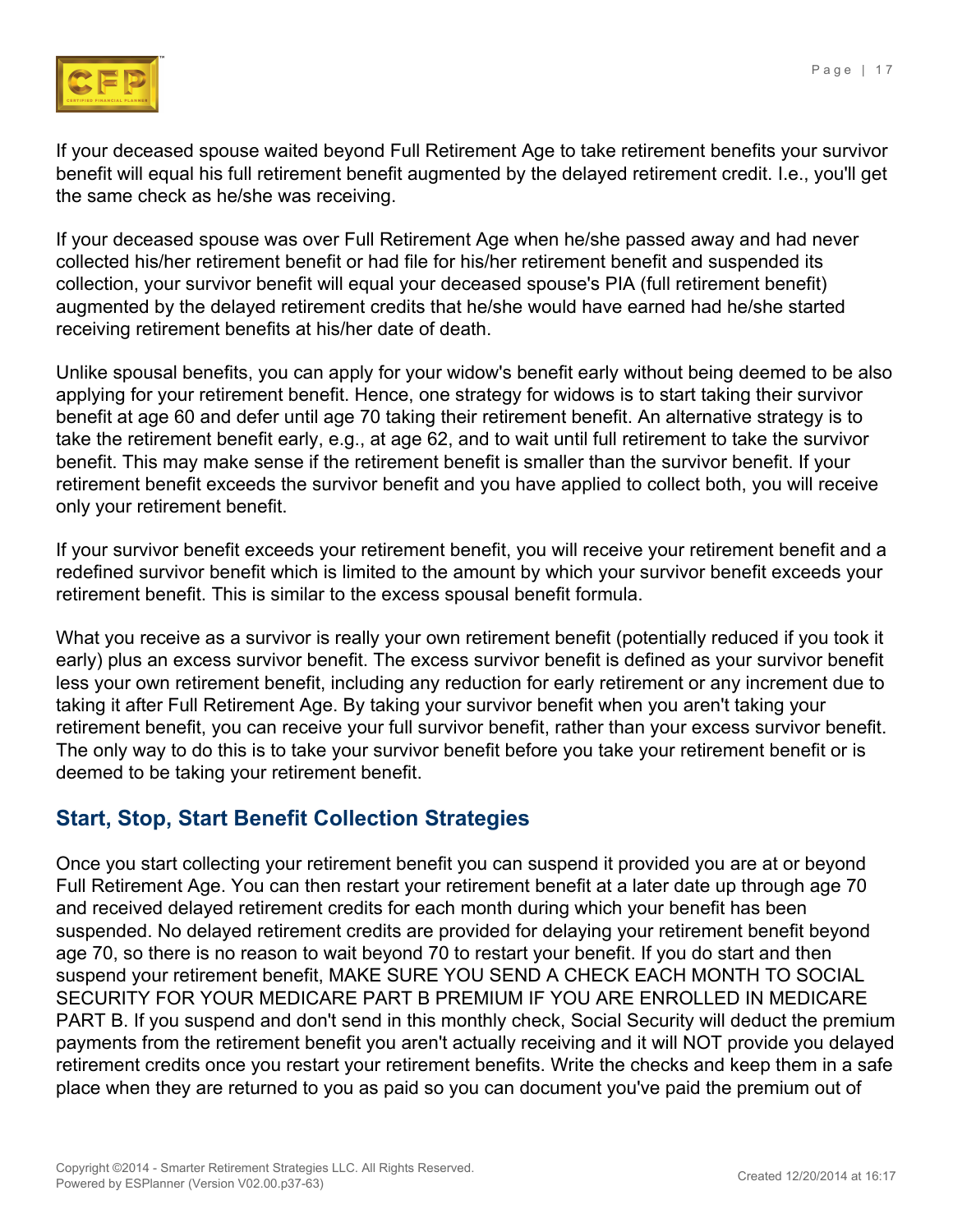

pocket. Otherwise, Social Security will give you nothing extra for foregoing benefits for what is now up to four years.

Why would using the retirement benefit Start Stop Start strategy potentially be worth using? Consider a high earner, Sandy, who is 62 and married to Daryl, who has reached Full Retirement Age. If Sandy applies for her retirement benefit at 62, Daryl can immediately begin to collect a spousal benefit based on Sandy's earnings record. He can also postpone his own retirement benefit through age 70. When Sandy reaches Full Retirement Age, she can suspend her benefit and wait until age 70, to collect a permanently higher benefit. The permanently higher benefit is the reduced benefit she was collecting, augmented by the delayed retirement credits she earns during the months her benefit is suspended. This might generate higher benefits in present value than, for example, having Sandy wait until full retirement to file and suspend for his retirement benefit at which point Daryl can start collecting a spousal benefit. Daryl would wait until 70 to collect his retirement benefits and then Sandy would begin collecting her retirement benefit at 70.

#### **Comparing our Benefit Calculations with Social Security's Benefit Statement**

Social Security provides a quick retirement benefit estimator at [www.ssa.gov](http://www.ssa.gov). The ssa.gov calculator does not take into account the spousal, divorcee, survivor, and child benefits to which you and your children may be eligible based on the work histories of your current or former spouse.

In addition, Social Security's quick retirement benefit estimator forms its benefit estimates assuming zero future economy-wide real wage growth and zero future inflation. Neither of these assumptions is realistic. Both differ from the assumptions made by the Social Security Trustees in their Annual Report.

Social Security makes these assumptions to be conservative in telling people what they will be receiving. This report, in contrast, uses the Social Security Trustees' assumptions about future real wage growth and future inflation.

Social Security provides another, more detailed calculator, called AnyPIA, which lets you specify your own estimate of your future covered earnings as well as tell the tool to assume positive future real wage growth and inflation in forming its estimates. But like its quick retirement benefit calculator, AnyPIA does not give you the ability to optimize over your own retirement benefit and benefits you can receive based on your current or former spouse's work history.

#### **Frequently Used Terms**

**Automatic cost-of-living benefit increase** - The annual increase in benefits, effective for December, reflecting the increase, if any, in the cost of living. A benefit increase is applicable only after a beneficiary becomes eligible for benefits. In general, the benefit increase equals the percentage increase in the Consumer Price Index for Urban Wage Earners and Clerical Workers (CPI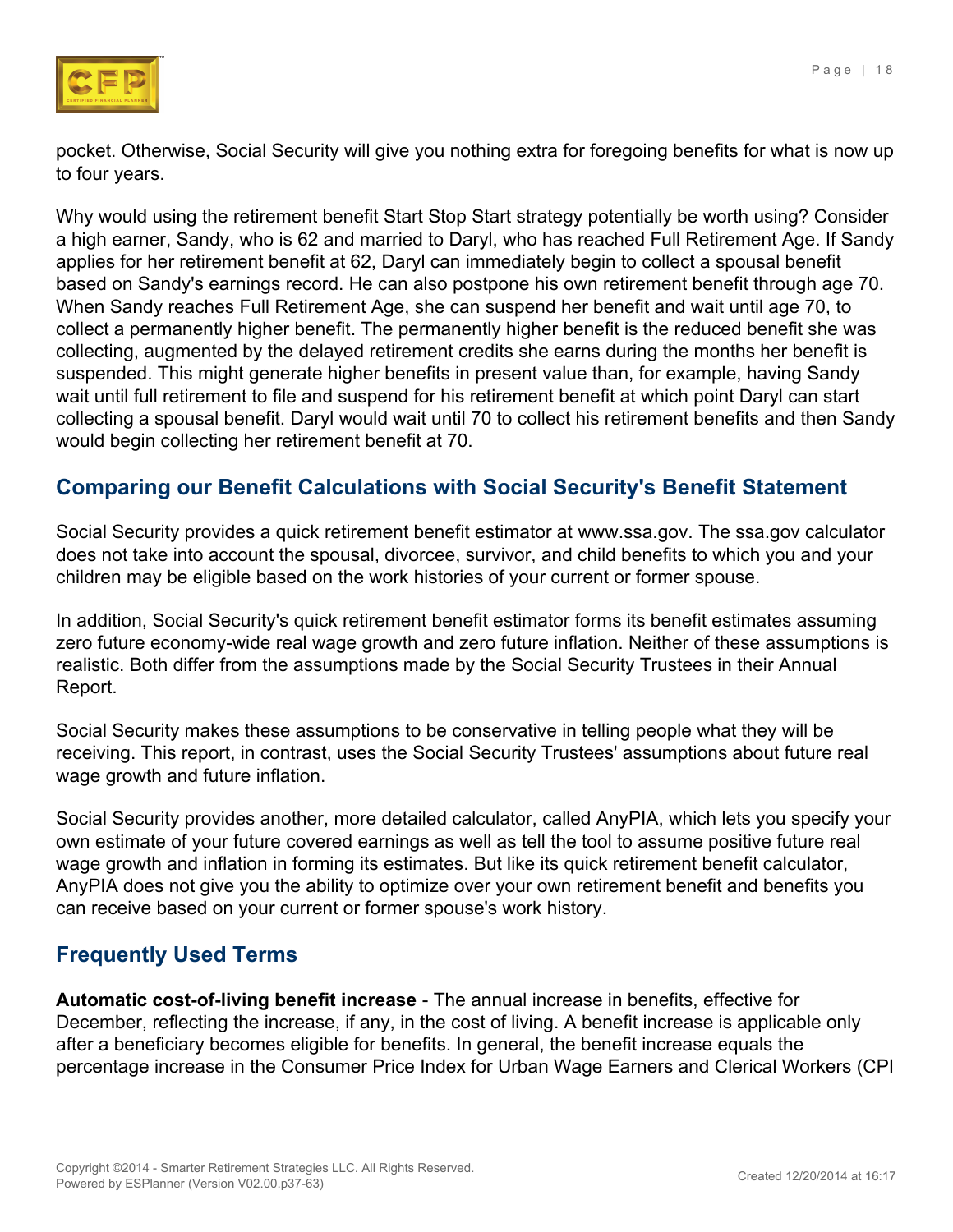

W) measured from the third quarter of the previous year to the third quarter of the current year. If there is no increase in the CPI-W, there is no cost-of-living benefit increase.

**Auxiliary benefits** - Monthly benefits payable to a spouse or child of a retired or disabled worker, or to a survivor of a deceased worker.

**Average indexed monthly earnings - AIME** - The measure of lifetime earnings used in determining the primary insurance amount (PIA) for most workers who attain age 62, become disabled, or die after 1978. A worker's actual past earnings are adjusted by changes in the average wage index, in order to bring them up to their approximately equivalent value at the time of retirement or other eligibility for benefits.

**Award** - An administrative determination that an individual is entitled to receive a specified type of OASDI benefit. Awards can represent not only new entrants to the benefit rolls but also persons already on the rolls who become entitled to a different type of benefit. Awards usually result in the immediate payment of benefits, although payments may be deferred or withheld depending on the individual's particular circumstances.

**Baby boom** - The period from the end of World War II (1946) through 1965 marked by unusually high birth rates.

**Bend points** - The dollar amounts defining the AIME or PIA brackets in the benefit formulas.

**Beneficiary** - A person who has been awarded benefits on the basis of his or her own or another's earnings record. The benefits may be either in current-payment status or withheld.

**Benefit payments** - The amounts disbursed for OASI and DI benefits by the Department of the Treasury.

**Consumer Price Index - CPI** - An official measure of inflation in consumer prices. In this report, CPI refers to the Consumer Price Index for Urban Wage Earners and Clerical Workers (CPI-W). The Bureau of Labor Statistics, Department of Labor, publishes historical values for the CPI-W. Contribution and benefit base - Annual dollar amount above which earnings in employment covered under the OASDI program are neither taxable nor creditable for benefit-computation purposes.

**Covered earnings** - Earnings in employment covered by the OASDI program.

**Covered employment** - All employment for which earnings are creditable for Social Security purposes. The program covers almost all employment. Some exceptions are:

a) Self-employed workers earning less than \$400 in a calendar year.

b) State and local government employees whose employer has not elected to be covered under Social Security and who are participating in an employer-provided pension plans.

c) Current Federal civilian workers hired before 1984 who have not elected to be covered.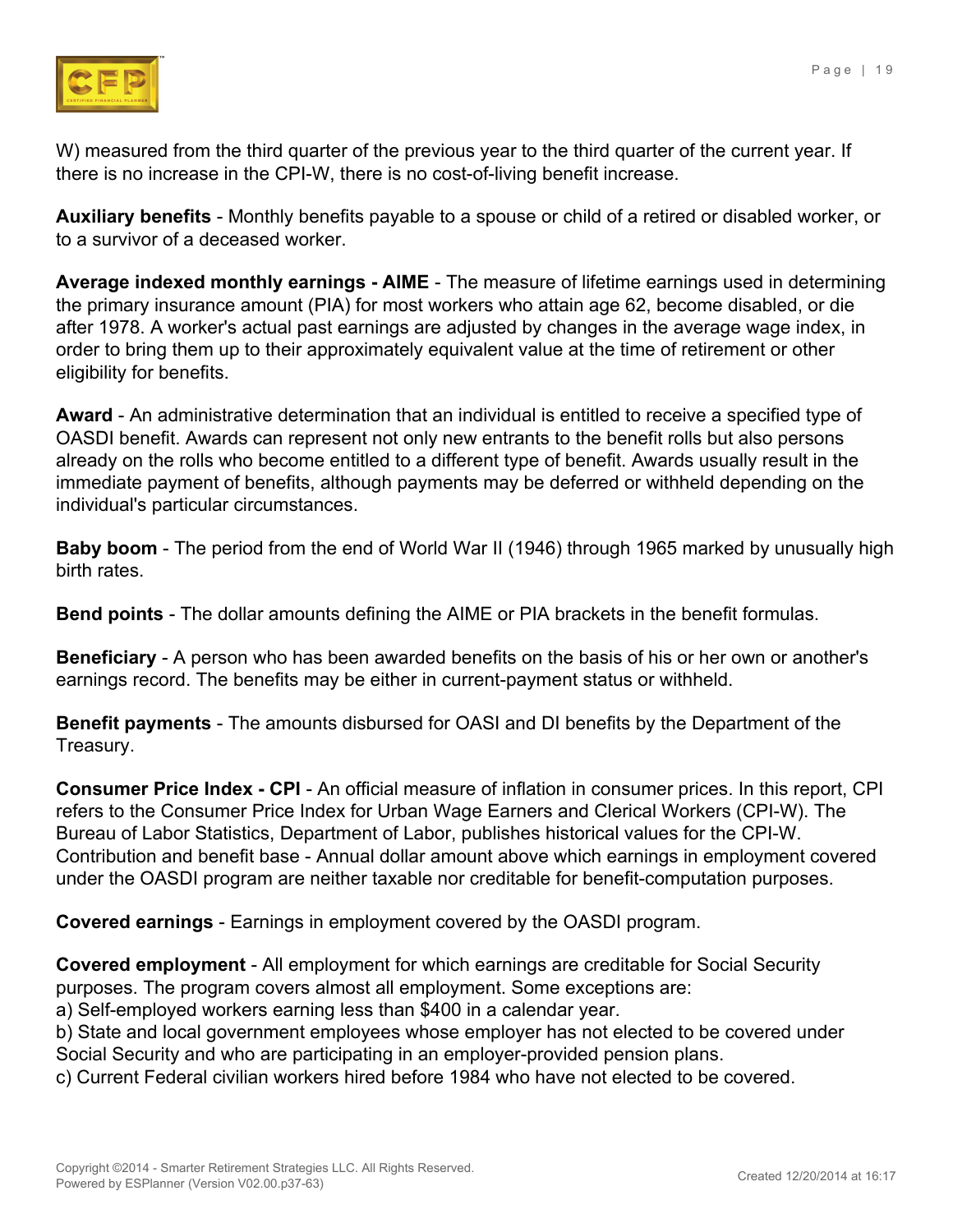

**Covered worker** - A person who has earnings creditable for Social Security purposes based on services for wages in covered employment or income from covered self-employment.

**CPI-indexed dollars** - Amounts adjusted by the CPI to the value of the dollar in a particular year.

**Creditable earnings** - Wage or self-employment earnings posted to a worker's earnings record. Such earnings determine eligibility for benefits and the amount of benefits on that worker's record. The contribution and benefit base is the maximum amount of creditable earnings for each worker in a calendar year.

**Current dollars** - Amounts expressed in nominal dollars with no adjustment for inflationary changes in the value of the dollar over time.

**Currently insured status** - A worker acquires currently insured status when he or she has accumulated six quarters of coverage during the 13-quarter period ending with the current quarter.

**Current-payment status** - Status of a beneficiary to whom a benefit is being paid for a given month (with or without deductions, provided the deductions add to less than a full month's benefit).

**Delayed retirement credits** - Increases in the benefit amount for certain individuals who did not receive benefits for months after attaining normal retirement age but before age 70. Delayed retirement credits apply to benefits for January of the year following the year they are earned or for the month of attainment of age 70, whichever comes first.

**Earnings** - Unless otherwise qualified, all wages from employment and net earnings from selfemployment, whether or not they are taxable or covered.

**Earnings test** - The provision requiring the withholding of benefits if beneficiaries under normal retirement age have earnings in excess of certain exempt amounts.

**Excess wages** - Wages in excess of the contribution and benefit base on which a worker initially makes payroll tax contributions, usually as a result of working for more than one employer during a year. Employee payroll taxes on excess wages are refundable to affected employees, while the employer taxes are not refundable.

**Federal Insurance Contributions Act - FICA** - Provision authorizing payroll taxes on the wages of employed persons to provide for Old-Age, Survivors, and Disability Insurance, and for Hospital Insurance. Workers and their employers generally pay the tax in equal amounts.

**Fully insured status** - A worker acquires fully insured status when his or her total number of quarters of coverage is greater than or equal to the number of years elapsed after the year of attainment of age 21 (but not less than six). Once a worker has accumulated 40 quarters of coverage, he or she remains permanently fully insured.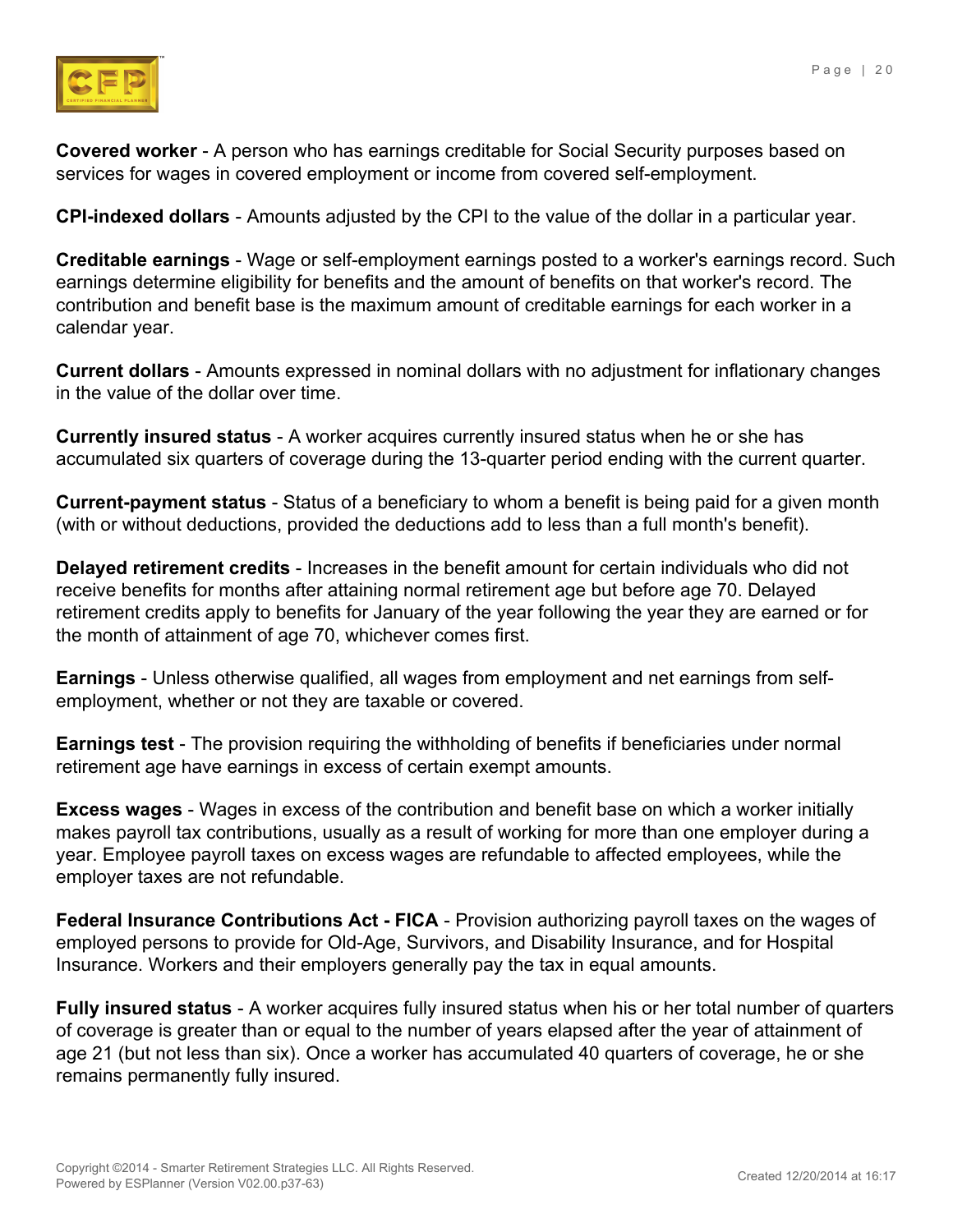

**Inflation** - An increase in the general price level of goods and services.

**Insured status** - The state or condition of having sufficient quarters of coverage to meet the eligibility requirements for retired-worker or disabled-worker benefits, or to permit the worker's spouse and children or survivors to establish eligibility for benefits in the event of his or her disability, retirement, or death.

**Interest** - A payment in exchange for the use of money during a specified period.

**Life expectancy** - Average remaining number of years expected prior to death.

**Lump-sum death benefit** - A lump sum, generally \$255, payable on the death of a fully or currently insured worker. The lump sum is payable to the surviving spouse of the worker, under most circumstances, or to the worker's children.

**Maximum family benefit** - The maximum monthly amount that can be paid on a worker's earnings record. Whenever the total of the individual monthly benefits payable to all the beneficiaries entitled on one earnings record exceeds the maximum, each dependent's or survivor's benefit is proportionately reduced. Benefits payable to divorced spouses or surviving divorced spouses are not reduced under the family maximum provision.

**Medicare** - A nationwide, Federally administered health insurance program authorized in 1965 to cover the cost of hospitalization, medical care, and some related services for most people age 65 and over. In 1972, coverage was extended to people receiving Social Security Disability Insurance payments for 2 years and people with End-Stage Renal Disease. In 2006, prescription drug coverage was added. Medicare consists of two separate but coordinated programs - Hospital Insurance (HI, Part A) and Supplementary Medical Insurance (SMI). The SMI program is composed of three separate accounts - the Part B Account, the Part D Account, and the Transitional Assistance Account. Almost all persons who are aged 65 and over or disabled and who are entitled to HI are eligible to enroll in Part B and Part D on a voluntary basis by paying monthly premiums. Health insurance protection is available to Medicare beneficiaries without regard to income.

**Normal retirement age - NRA** - The age at which a person may first become entitled to retirement benefits without reduction based on age. For persons reaching age 62 before 2000, the normal retirement age is 65. It will increase gradually to 67 for persons reaching that age in 2027 or later, beginning with an increase to 65 years and 2 months for persons reaching age 65 in 2003.

**Old-law base** - Amount the contribution and benefit base would have been if the 1977 amendments had not provided for ad hoc increases. The Social Security Amendments of 1972 provided for automatic annual indexing of the contribution and benefit base. The Social Security Amendments of 1977 provided for ad hoc increases to the bases for 1979 81, with subsequent bases updated in accordance with the normal indexing procedure.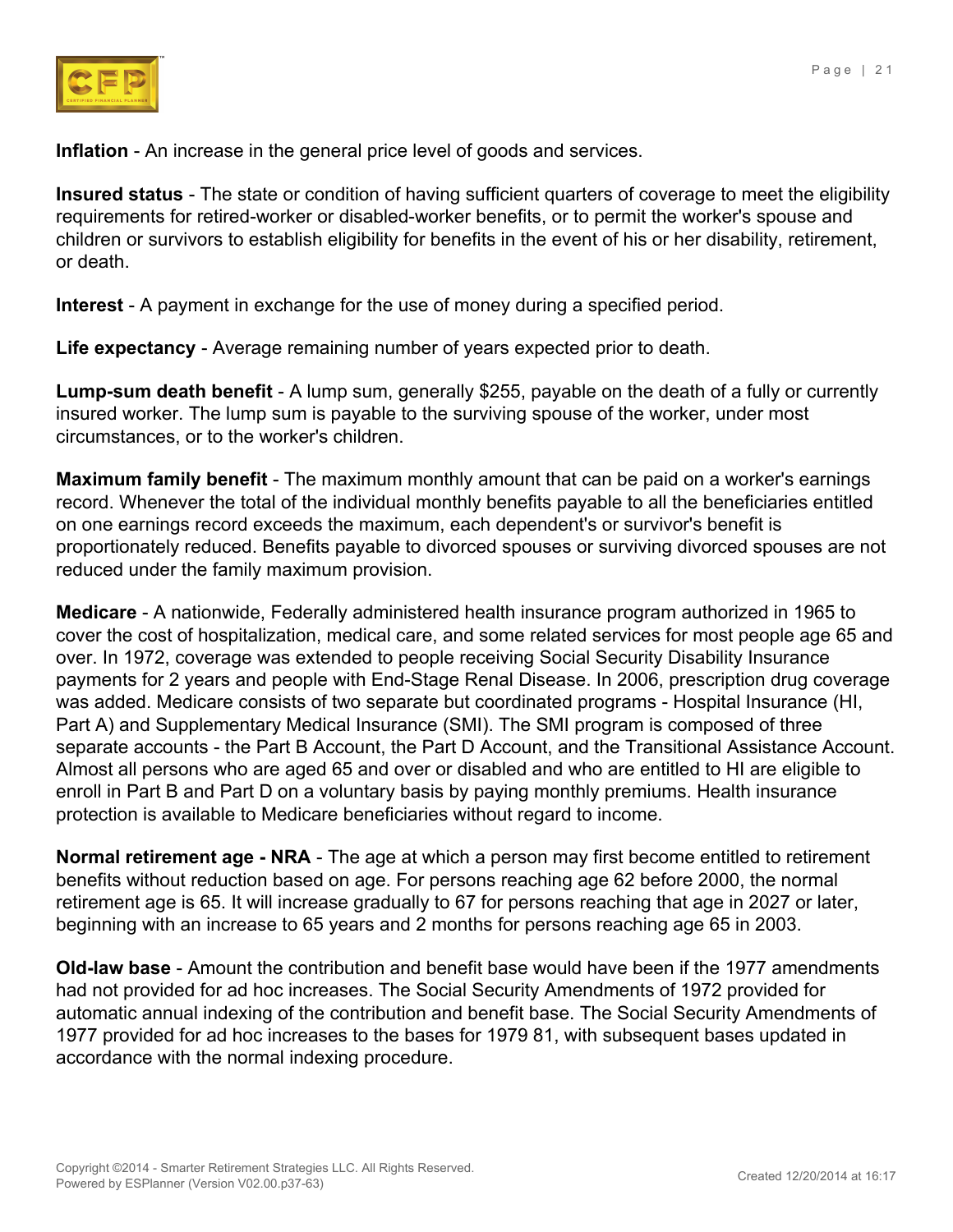

**Present value** - The equivalent value, at the present time, of a future stream of payments (either income or cost). The present value of a future stream of payments may be thought of as the lumpsum amount that, if invested today, together with interest earnings would be just enough to meet each of the payments as they fell due. Present values are used widely in calculations involving financial transactions over long periods of time to account for the time value of money (interest). Present-value calculations for this report use the effective yield on trust fund assets.

**Primary insurance amount - PIA** - The monthly amount payable to a retired worker who begins to receive benefits at normal retirement age or (generally) to a disabled worker. This amount, which is related to the worker's average monthly wage or average indexed monthly earnings, is also used as a base for computing all types of benefits payable on an individual's earnings record.

**Quarters of coverage** - Basic unit of measurement for determining insured status. In 2012, a worker receives one quarter of coverage (up to a total of four) for each \$1,130 of annual covered earnings. For years after 1978, the amount of earnings required for a quarter of coverage is subject to annual automatic increases in proportion to increases in average wages.

**Retirement eligibility age** - The age, currently age 62, at which a fully insured individual first becomes eligible to receive retired-worker benefits.

**Survivor benefit** - Benefit payable to a survivor of a deceased worker.

**Taxable earnings** - Wages or self-employment income, in employment covered by the OASDI or HI programs, that are under the applicable annual maximum taxable limit. For 1994 and later, no maximum taxable limit applies to the HI program.

**Taxable self-employment income** - The maximum amount of net earnings from self-employment by an earner which, when added to any taxable wages, does not exceed the contribution and benefit base. For HI beginning in 1994, all net earnings from self-employment.

**Taxation of benefits** - Beginning in 1984, Federal law subjected up to 50 percent of an individual's or a couple's OASDI benefits to Federal income taxation under certain circumstances. Treasury allocates the revenue derived from this provision to the OASI and DI Trust Funds on the basis of the income taxes paid on the benefits from each fund. Beginning in 1994, the law increased the maximum percentage from 50 percent to 85 percent. The HI Trust Fund receives the additional tax revenue resulting from the increase to 85 percent.

**Termination** - Cessation of payment because the beneficiary is no longer entitled to receive a specific type of benefit.